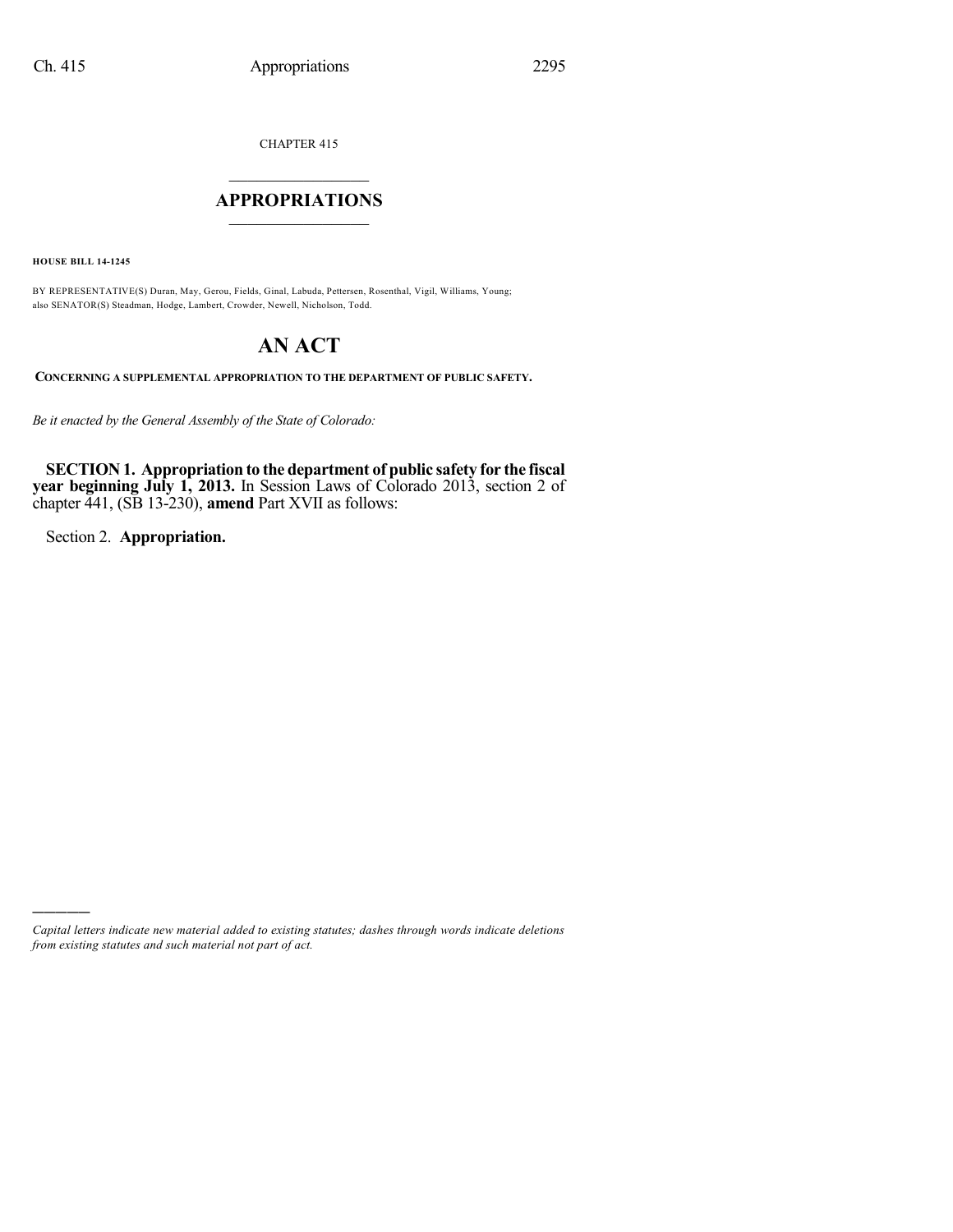|                                      |        |                               | APPROPRIATION FROM            |                             |                                       |                                |  |  |  |  |  |
|--------------------------------------|--------|-------------------------------|-------------------------------|-----------------------------|---------------------------------------|--------------------------------|--|--|--|--|--|
| <b>ITEM &amp;</b><br><b>SUBTOTAL</b> | TOTAL. | <b>GENERAL</b><br><b>FUND</b> | <b>GENERAL</b><br><b>FUND</b> | <b>CASH</b><br><b>FUNDS</b> | <b>REAPPROPRIATED</b><br><b>FUNDS</b> | <b>FEDERAL</b><br><b>FUNDS</b> |  |  |  |  |  |
|                                      |        |                               | <b>EXEMPT</b>                 |                             |                                       |                                |  |  |  |  |  |
|                                      |        |                               |                               |                             |                                       |                                |  |  |  |  |  |

## **PART XVII DEPARTMENT OF PUBLIC SAFETY**

## **(1) EXECUTIVE DIRECTOR'S OFFICE**

| (A) Administration       |            |           |                        |                        |            |
|--------------------------|------------|-----------|------------------------|------------------------|------------|
| <b>Personal Services</b> | 2,543,578  |           |                        | 2,543,578 <sup>a</sup> |            |
|                          |            |           |                        | $(32.2$ FTE)           |            |
| Health, Life, and Dental | 11,829,478 | 1,972,034 | 8,429,097 <sup>b</sup> | 693,982 <sup>c</sup>   | 734,365(I) |
| Short-term Disability    | 204,603    | 41,728    | 138,940 <sup>b</sup>   | $9,677^{\circ}$        | 14,258(I)  |
| S.B. 04-257              |            |           |                        |                        |            |
| Amortization             |            |           |                        |                        |            |
| Equalization             |            |           |                        |                        |            |
| Disbursement             | 3,661,708  | 716,205   | 2,525,578 <sup>b</sup> | $172,237^{\circ}$      | 247,688(I) |
| S.B. 06-235              |            |           |                        |                        |            |
| Supplemental             |            |           |                        |                        |            |
| Amortization             |            |           |                        |                        |            |
| Equalization             |            |           |                        |                        |            |
| Disbursement             | 3,303,423  | 644,288   | 2,280,409 <sup>b</sup> | 155,119°               | 223,607(I) |
| <b>Salary Survey</b>     | 6,553,420  | 543,087   | 5,499,839 <sup>b</sup> | $268,213^{\circ}$      | 242,281(I) |
| Merit Pay                | 1,611,966  | 267,241   | $1,182,984^b$          | 78,884°                | 82,857(I)  |
| Shift Differential       | 516,482    | 71,408    | $409,322^b$            | $35,752^{\circ}$       |            |
| Workers' Compensation    | 2,777,091  |           | $2,277,215^b$          | 499,876 <sup>d</sup>   |            |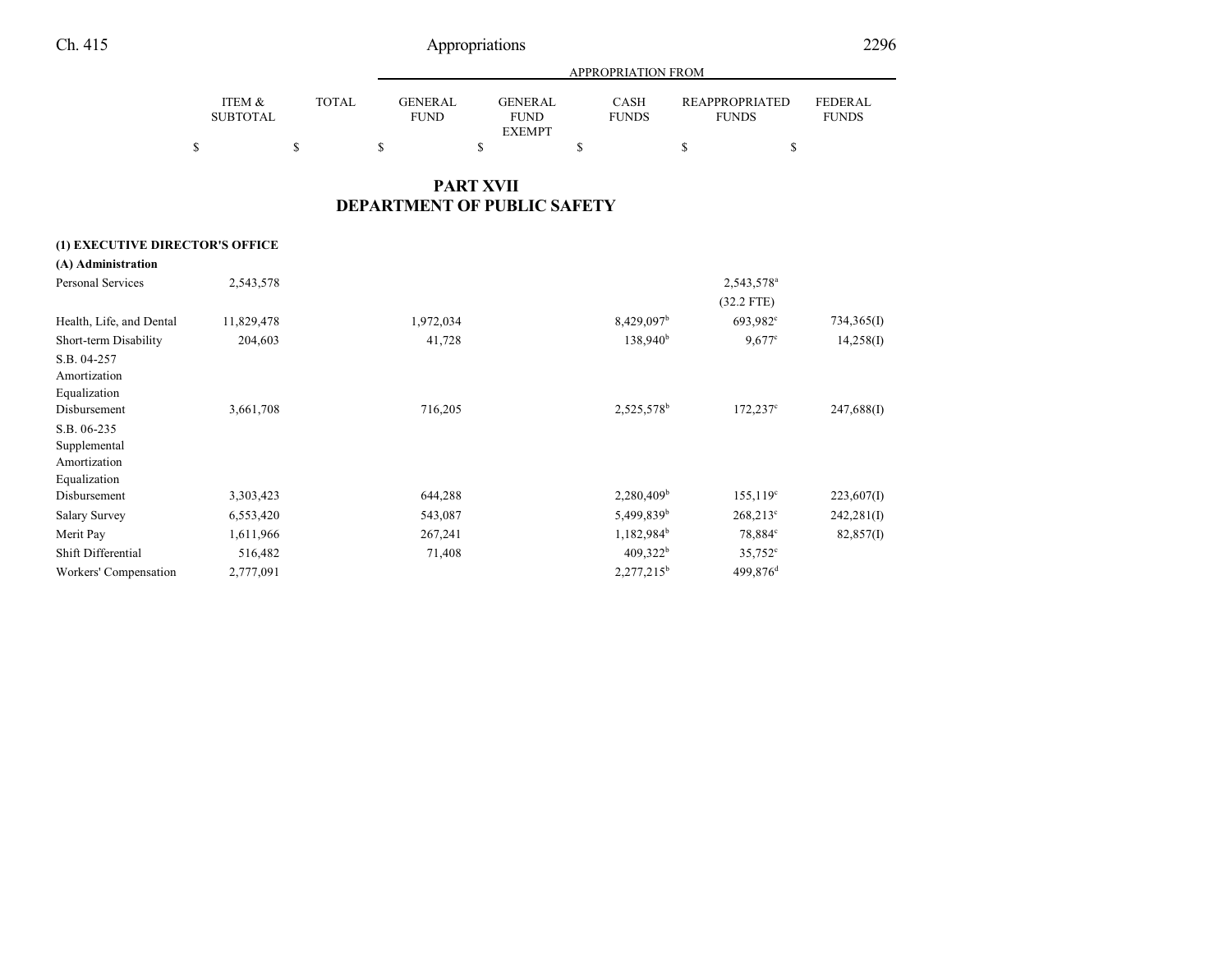| <b>Operating Expenses</b>  | 178,232    |           |                        | 178,232 <sup>d</sup>     |           |
|----------------------------|------------|-----------|------------------------|--------------------------|-----------|
| Legal Services             |            |           |                        |                          |           |
| for $3,616$ hours          | 329,345    | 107,094   | $202,532^b$            | $19,719$ <sup>d</sup>    |           |
| Purchase of Services       |            |           |                        |                          |           |
| from Computer Center       | 3,992,782  | 1,018,603 | 1,704,754 <sup>b</sup> | $1,269,425$ <sup>d</sup> |           |
|                            | 3,942,782  | 968,603   |                        |                          |           |
| Colorado State Network     | 1,279,088  | 931,847   | 184,798 <sup>b</sup>   | $162,443$ <sup>d</sup>   |           |
| Management and             |            |           |                        |                          |           |
| Administration of OIT      | 432,773    |           |                        | 432,773 <sup>d</sup>     |           |
| Payment to Risk            |            |           |                        |                          |           |
| Management and             |            |           |                        |                          |           |
| Property Funds             | 1,185,797  | 533,609   | 652,188 <sup>e</sup>   |                          |           |
| Vehicle Lease Payments     | 128,858    | 64,687    | $33,521$ <sup>e</sup>  | $30,650$ <sup>f</sup>    |           |
|                            | 169,254    | 57,602    | $76,194^e$             | 35,458 <sup>f</sup>      |           |
| Leased Space               | 1,917,759  | 928,275   | 499,1115               | $490,373$ <sup>f</sup>   |           |
|                            | 2,002,565  |           | 583,917g               |                          |           |
| Capitol Complex            |            |           |                        |                          |           |
| Leased Space               | 1,591,078  | 219,469   | 627,386 <sup>g</sup>   | 744,223h                 |           |
| Communication              |            |           |                        |                          |           |
| Services Payments          | 887,267    | 13,182    | 795,064 <sup>g</sup>   | $67,075^h$               | 11,946(I) |
| <b>COFRS</b> Modernization | 181,882    | 52,658    | 95,007 <sup>g</sup>    | $34,217^h$               |           |
| Information                |            |           |                        |                          |           |
| <b>Technology Security</b> | 67,863     | 23,176    | 34,687 <sup>g</sup>    | 10,000 <sup>h</sup>      |           |
| Utilities                  | 196,523    |           | 195,023 <sup>g</sup>   | $1,500^{\rm i}$          |           |
| Distributions to           |            |           |                        |                          |           |
| Local Government           | 50,000     |           | $50,000$ <sup>j</sup>  |                          |           |
|                            | 45.420.996 |           |                        |                          |           |

Ch. 415

Appropriations

2297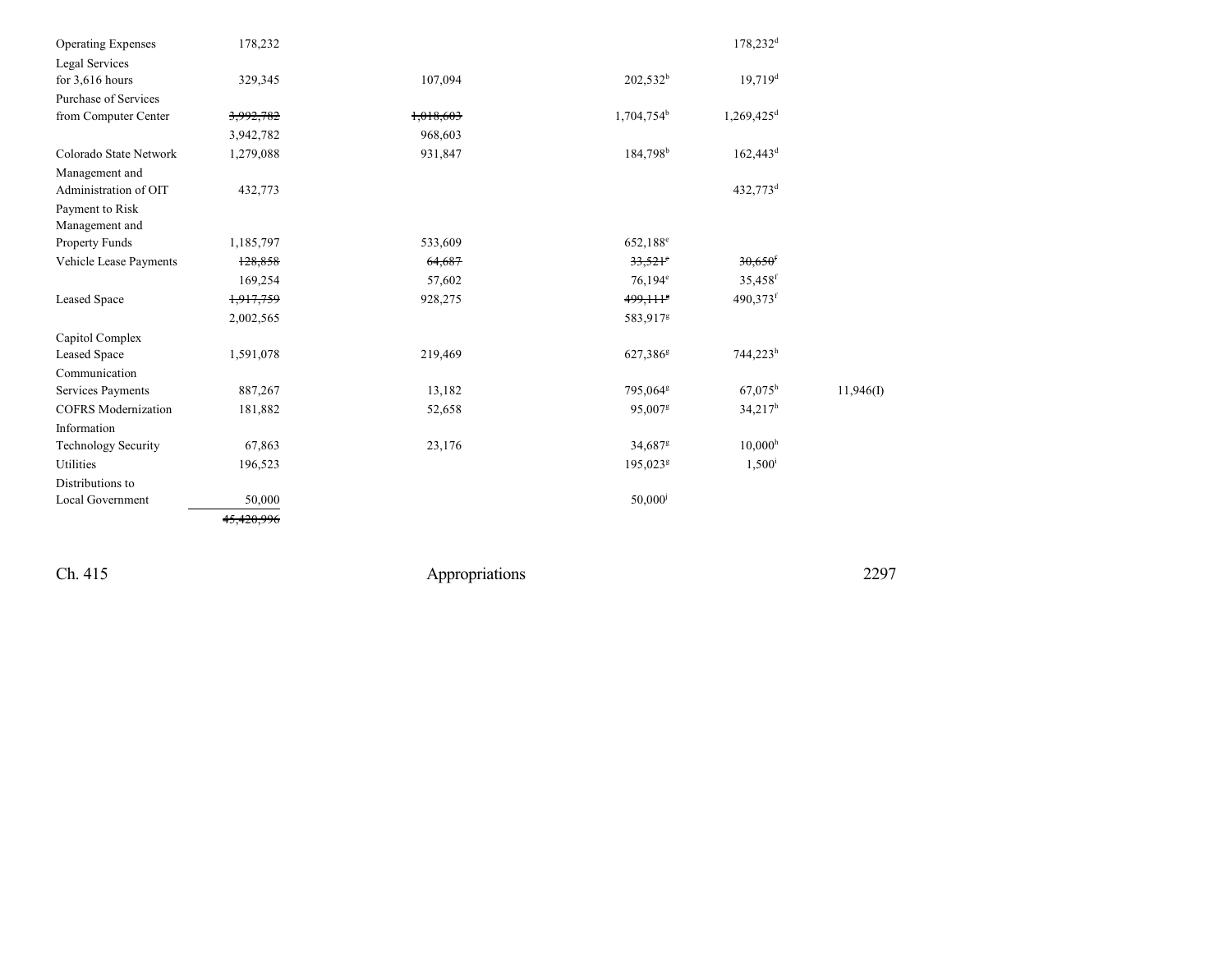|                           |              |                               | APPROPRIATION FROM     |                             |                                       |                         |  |  |
|---------------------------|--------------|-------------------------------|------------------------|-----------------------------|---------------------------------------|-------------------------|--|--|
| ITEM &<br><b>SUBTOTAL</b> | <b>TOTAL</b> | <b>GENERAL</b><br><b>FUND</b> | GENERAL<br><b>FUND</b> | <b>CASH</b><br><b>FUNDS</b> | <b>REAPPROPRIATED</b><br><b>FUNDS</b> | FEDERAL<br><b>FUNDS</b> |  |  |
|                           |              |                               | <b>EXEMPT</b>          |                             |                                       |                         |  |  |
|                           |              |                               |                        |                             |                                       |                         |  |  |

APPROPRIATION FROM

45,496,198

<sup>a</sup> Of this amount, \$1,317,780 shall be from departmental indirect cost recoveries and \$1,225,798 shall be from statewide indirect cost recoveries.

<sup>b</sup> Of these amounts, \$23,068,366 shall be from the Highway Users Tax Fund pursuant to Section 43-4-201 (3) (a) (I) (C), C.R.S., and \$1,767,102 shall be from various sources of cash funds.

<sup>c</sup> Of these amounts, \$221,141 shall be from the Judicial Department from the Personal Services line item appropriation within the Ralph L. Carr Colorado Judicial Center subsection, \$173,484 shall be from departmental indirect cost recoveries, \$93,071 shall be from the Department of Personnel Capitol Complex leased space rent proceeds, \$81,986 shall be from other state agencies for dispatch services, \$51,162 shall be from the Legislative Department, and \$793,020 shall be from various sources.

<sup>d</sup> These amounts shall be from departmental indirect cost recoveries.

<sup>o</sup> Of these amounts, \$521,678 shall be from the Highway Users Tax Fund pursuant to Section 43-4-201 (3) (a) (I) (C), C.R.S., and <del>\$164,031</del> \$206,704 shall be from various sources of cash funds.

f Of these amounts, \$474,073 shall be from departmental indirect cost recoveries, \$39,387 shall be from Limited Gaming funds appropriated to the Department of Revenue, and \$7,563 \$12,371 shall be from various sources of reappropriated funds.

<sup>g</sup> Of these amounts, \$2,130,146 shall be from the Highway Users Tax Fund pursuant to Section 43-4-201 (3) (a) (I) (C), C.R.S., and <del>\$116,132</del> \$200,938 shall be from various sources of cash funds.

<sup>h</sup> Of these amounts, \$819,580 shall be from departmental indirect cost recoveries and \$35,935 shall be from various sources of reappropriated funds.

<sup>i</sup> This amount shall be from Limited Gaming funds appropriated to the Department of Revenue.

j This amount shall be from the Hazardous Materials Safety Fund created in Section 42-20-107 (1), C.R.S.

### **(B) Special Programs**

(1) Witness Protection Program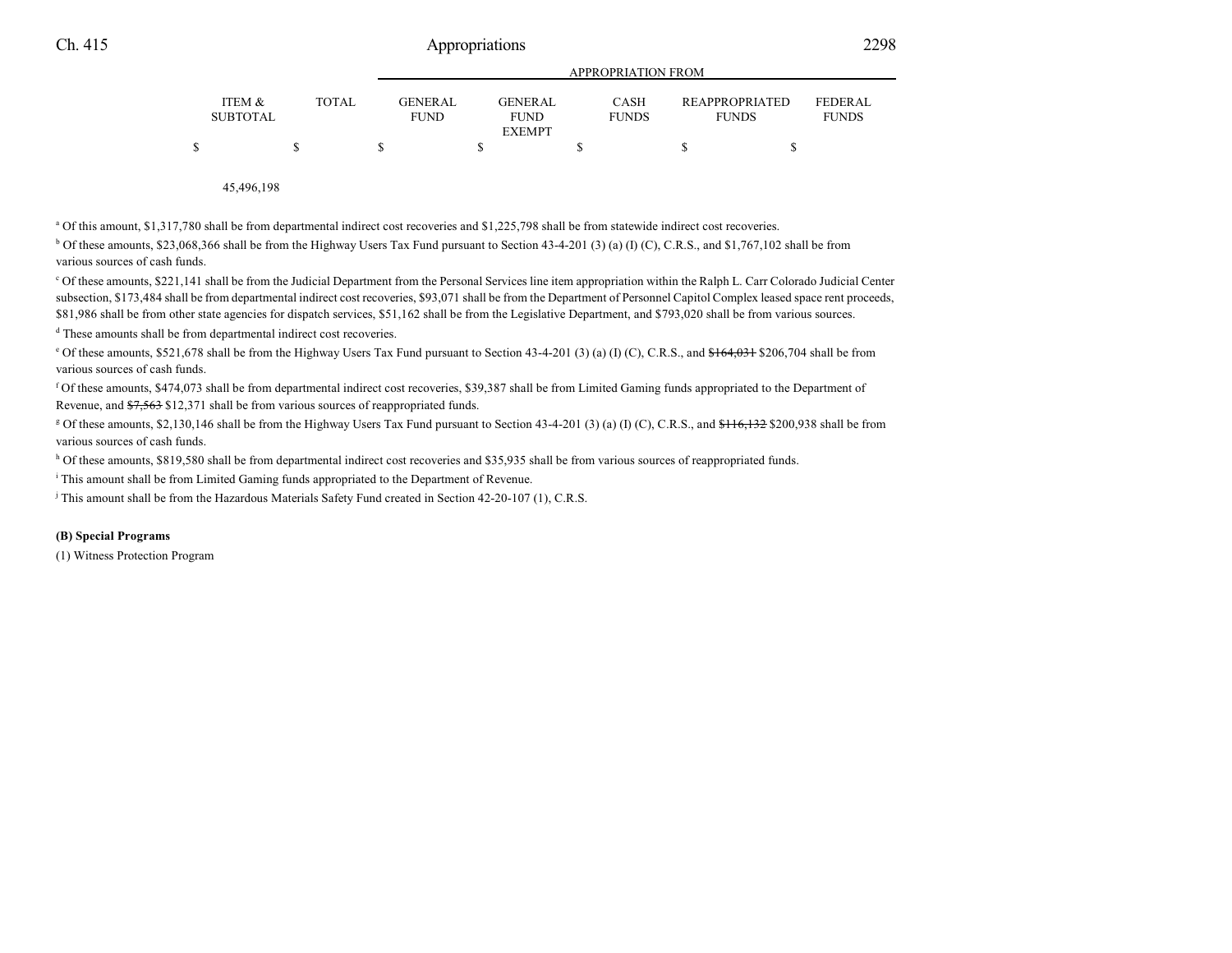| Witness Protection Fund                                                         | 83,000       | 83,000                                                                                                                         |                        |            |
|---------------------------------------------------------------------------------|--------------|--------------------------------------------------------------------------------------------------------------------------------|------------------------|------------|
| <b>Witness Protection</b>                                                       |              |                                                                                                                                |                        |            |
| Fund Expenditures                                                               | 83,000       |                                                                                                                                | 83,000 <sup>a</sup>    |            |
|                                                                                 | 166,000      |                                                                                                                                |                        |            |
|                                                                                 |              | <sup>a</sup> This amount shall be from the Witness Protection Fund created in Section 24-33.5-106 (6), C.R.S.                  |                        |            |
| (2) Colorado Integrated Criminal Justice Information System (CICJIS)            |              |                                                                                                                                |                        |            |
| Personal Services                                                               | 1,106,160    |                                                                                                                                | $861,632$ <sup>a</sup> | 244,528(I) |
|                                                                                 |              |                                                                                                                                | $(11.0$ FTE)           |            |
| <b>Operating Expenses</b>                                                       | 150,502      |                                                                                                                                | $100,502^{\rm a}$      | 50,000(I)  |
|                                                                                 | 1,256,662    |                                                                                                                                |                        |            |
| <sup>a</sup> These amounts shall be from departmental indirect cost recoveries. |              |                                                                                                                                |                        |            |
| (3) School Safety Resource Center                                               |              |                                                                                                                                |                        |            |
| Program Costs                                                                   | 494,169      | 350,169                                                                                                                        | $144,000^{\rm a}$      |            |
|                                                                                 |              | $(4.0$ FTE)                                                                                                                    |                        |            |
|                                                                                 |              | <sup>a</sup> This amount shall be from the School Safety Resource Center Cash Fund created in Section 24-33.5-1807 (1), C.R.S. |                        |            |
|                                                                                 | 47, 337, 827 |                                                                                                                                |                        |            |
|                                                                                 | 47,413,029   |                                                                                                                                |                        |            |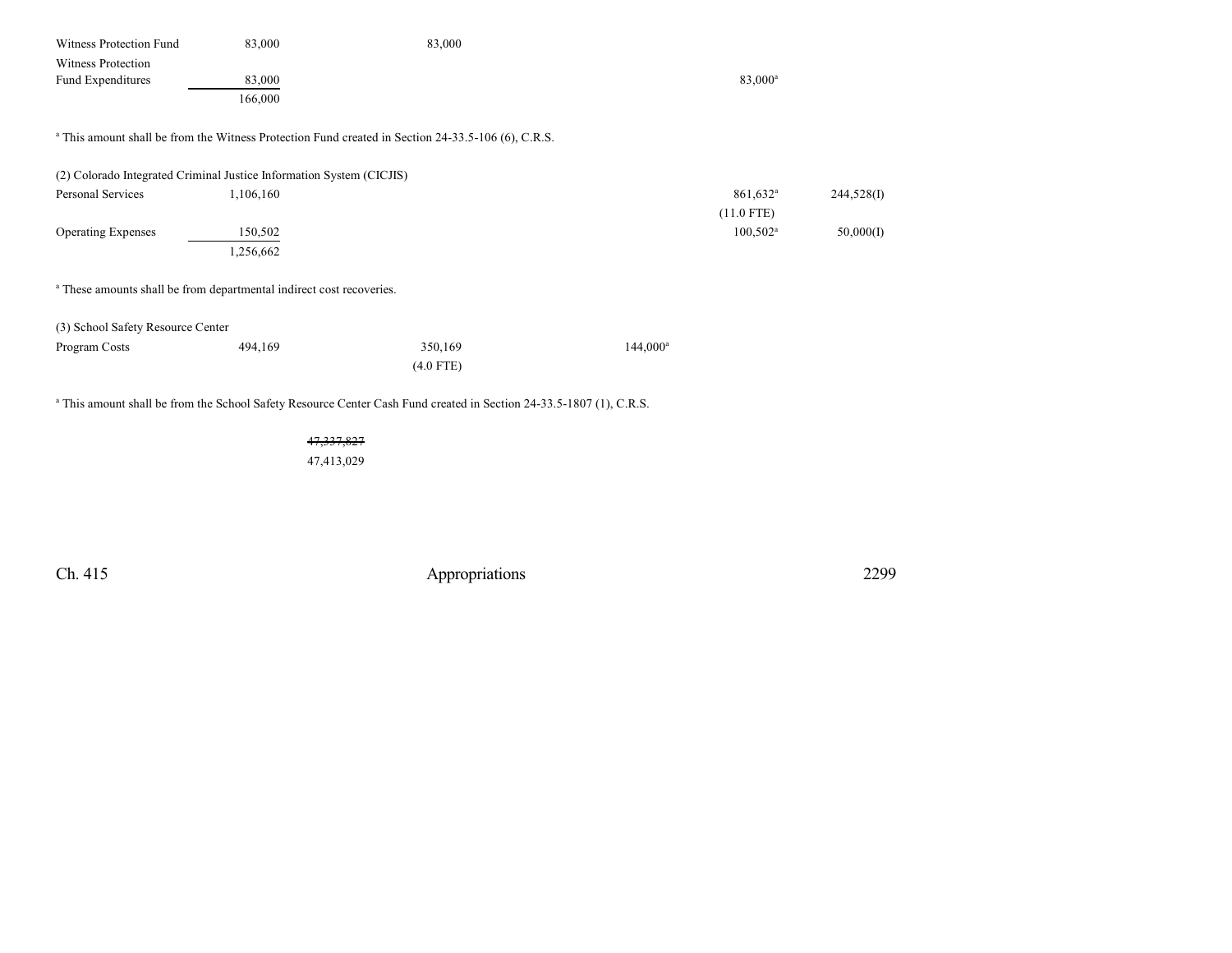|                               |                           |              | APPROPRIATION FROM            |                                                |                             |                                       |                                |  |
|-------------------------------|---------------------------|--------------|-------------------------------|------------------------------------------------|-----------------------------|---------------------------------------|--------------------------------|--|
|                               | ITEM &<br><b>SUBTOTAL</b> | <b>TOTAL</b> | <b>GENERAL</b><br><b>FUND</b> | <b>GENERAL</b><br><b>FUND</b><br><b>EXEMPT</b> | <b>CASH</b><br><b>FUNDS</b> | <b>REAPPROPRIATED</b><br><b>FUNDS</b> | <b>FEDERAL</b><br><b>FUNDS</b> |  |
|                               | \$                        | \$           | \$                            | \$                                             | \$                          | \$<br>\$                              |                                |  |
| (2) COLORADO STATE PATROL     |                           |              |                               |                                                |                             |                                       |                                |  |
| Colonel, Lt. Colonels,        |                           |              |                               |                                                |                             |                                       |                                |  |
| Majors, and Captains          | 3,974,328                 |              | 79,007                        |                                                | 3,895,321 <sup>a</sup>      |                                       |                                |  |
|                               |                           |              | $(1.0$ FTE)                   |                                                | $(33.0$ FTE)                |                                       |                                |  |
| Sergeants, Technicians,       |                           |              |                               |                                                |                             |                                       |                                |  |
| and Troopers                  | 49,087,606                |              | 1,333,464                     |                                                | 46,134,077 <sup>b</sup>     | $1,620,065^{\circ}$                   |                                |  |
|                               |                           |              | $(18.0$ FTE)                  |                                                | $(576.0$ FTE)               | $(21.6$ FTE)                          |                                |  |
| Civilians                     | 4,384,890                 |              | 42,864                        |                                                | $4,275,817$ <sup>d</sup>    | $66,209$ <sup>c</sup>                 |                                |  |
|                               |                           |              | $(1.0$ FTE)                   |                                                | $(76.5$ FTE)                | $(1.0$ FTE)                           |                                |  |
| Retirements                   | 400,000                   |              |                               |                                                | $400,000^a$                 |                                       |                                |  |
| Overtime                      | 1,403,815                 |              |                               |                                                | 1,378,553 <sup>d</sup>      | $25,262^{\circ}$                      |                                |  |
| <b>Operating Expenses</b>     | 9,827,325                 |              | 462,528                       |                                                | 9,110,896 <sup>d</sup>      | $253,901$ °                           |                                |  |
|                               | 11,874,846                |              |                               |                                                | $10,776,417$ <sup>d</sup>   | 635,901 <sup>c</sup>                  |                                |  |
| <b>Information Technology</b> |                           |              |                               |                                                |                             |                                       |                                |  |
| Asset Maintenance             | 2,843,020                 |              |                               |                                                | 2,843,020 <sup>a</sup>      |                                       |                                |  |
| Vehicle Lease Payments        | 5,790,302                 |              | 146,161                       |                                                | 5,379,555°                  | 154,376                               | 110,210(f)                     |  |
|                               | 5,836,418                 |              | 253,392                       |                                                | 5,294,734°                  | $117,711$ <sup>f</sup>                | 170,581(I)                     |  |
| Ports of Entry                | 7,906,897                 |              |                               |                                                | 7,906,897 <sup>e</sup>      |                                       |                                |  |
|                               |                           |              |                               |                                                | $(117.8$ FTE)               |                                       |                                |  |

e de la provincia de la provincia de la provincia de la provincia de la provincia de la provincia de la provincia de la provincia de la provincia de la provincia de la provincia de la provincia de la provincia de la provin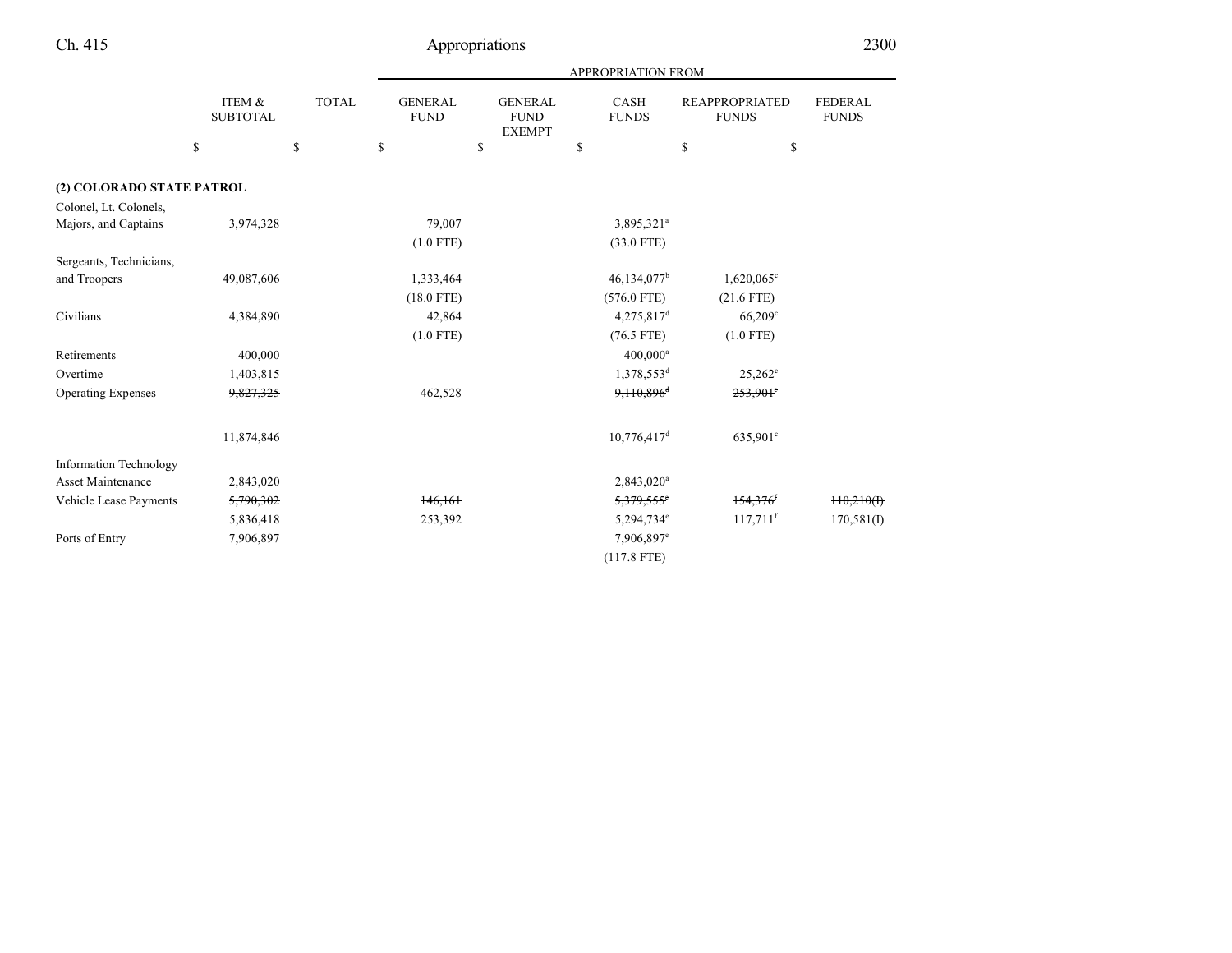| Communications             |           |              |                          |                        |             |
|----------------------------|-----------|--------------|--------------------------|------------------------|-------------|
| Program                    | 7,462,168 |              | 6,562,993°               | 878,1898               | 20,986(f)   |
|                            |           |              | $6,720,849$ <sup>e</sup> | 724,017 <sup>g</sup>   | 17,302(I)   |
|                            |           |              | $(127.1$ FTE)            | $(9.0$ FTE)            |             |
| <b>State Patrol</b>        |           |              |                          |                        |             |
| Training Academy           | 2,370,021 |              | 1,882,550h               | 487,471 <sup>i</sup>   |             |
|                            |           |              | $(17.0$ FTE)             |                        |             |
| Safety and Law             |           |              |                          |                        |             |
| <b>Enforcement Support</b> | 3,473,679 |              | $1,012,512^j$            | $2,461,167^k$          |             |
|                            |           |              |                          | $(4.0$ FTE)            |             |
| Aircraft Program           | 727,859   |              | 536,509 <sup>1</sup>     | $191,350^{\rm m}$      |             |
|                            |           |              | $(4.5$ FTE)              | $(1.5$ FTE)            |             |
| Executive and              |           |              |                          |                        |             |
| Capitol Complex            |           |              |                          |                        |             |
| Security Program           | 4,075,852 | 2,697,904    |                          | 1,377,948 <sup>n</sup> |             |
|                            |           | $(41.0$ FTE) |                          | $(25.0$ FTE)           |             |
| Hazardous Materials        |           |              |                          |                        |             |
| Safety Program             | 1,135,380 |              | 1,135,380°               |                        |             |
|                            |           |              | $(12.0$ FTE)             |                        |             |
| Automobile Theft           |           |              |                          |                        |             |
| Prevention Authority       | 6,213,420 |              | 6,213,420 <sup>p</sup>   |                        |             |
|                            |           |              | $(3.0$ FTE)              |                        |             |
| Victim Assistance          | 651,246   |              | 197,000 <sup>q</sup>     | 280,320 <sup>r</sup>   | 173,926(I)  |
|                            |           |              |                          | $(5.0$ FTE)            | $(1.8$ FTE) |
| Counter-drug Program       | 4,000,000 |              | $4,000,000$ <sup>s</sup> |                        |             |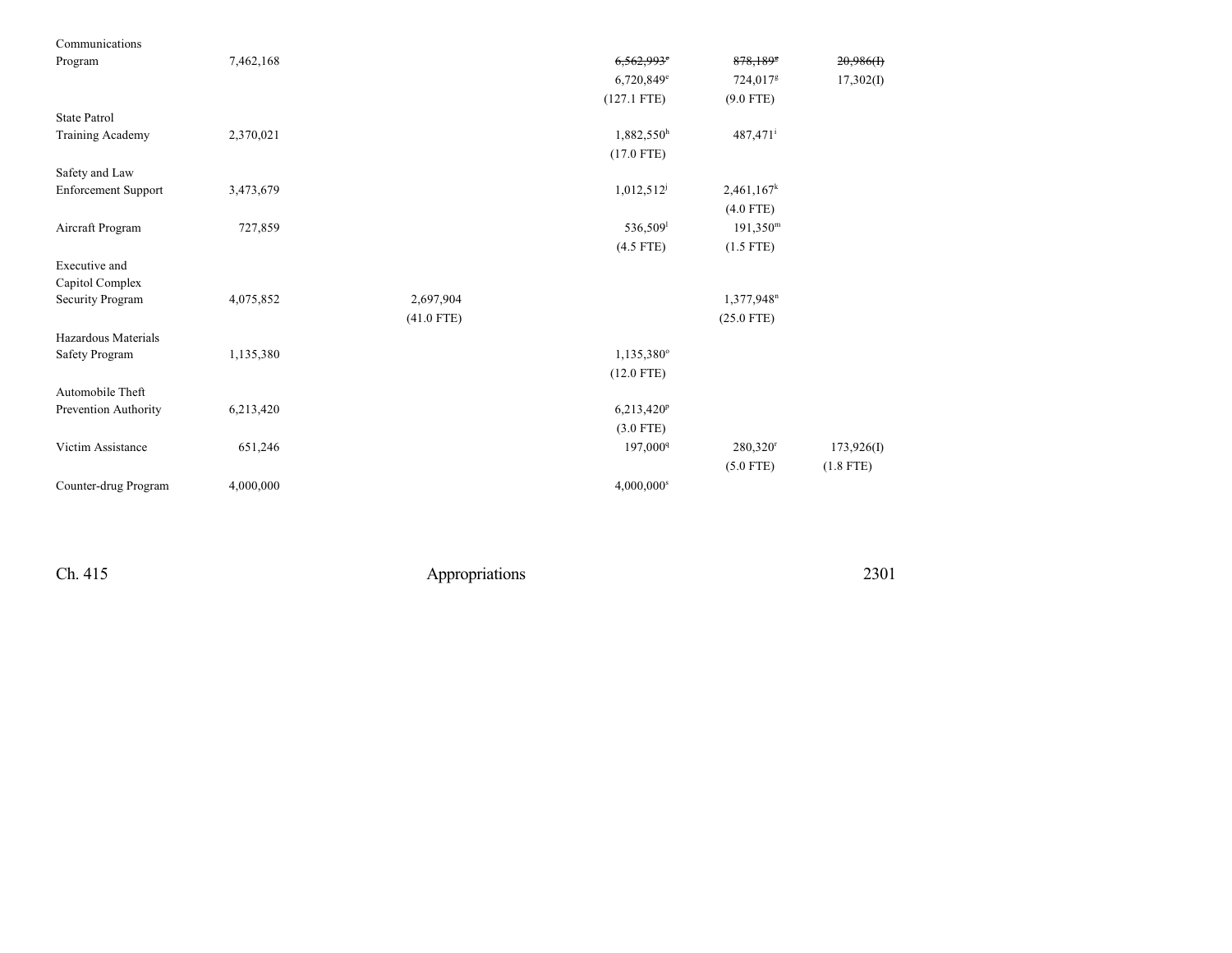| × |  |
|---|--|
|   |  |

|                                                          |                           |              |                               | APPROPRIATION FROM                             |                             |                                       |                                |  |  |
|----------------------------------------------------------|---------------------------|--------------|-------------------------------|------------------------------------------------|-----------------------------|---------------------------------------|--------------------------------|--|--|
|                                                          | ITEM &<br><b>SUBTOTAL</b> | <b>TOTAL</b> | <b>GENERAL</b><br><b>FUND</b> | <b>GENERAL</b><br><b>FUND</b><br><b>EXEMPT</b> | <b>CASH</b><br><b>FUNDS</b> | <b>REAPPROPRIATED</b><br><b>FUNDS</b> | <b>FEDERAL</b><br><b>FUNDS</b> |  |  |
|                                                          | \$                        | \$           | \$                            | \$                                             | \$                          | \$<br>\$                              |                                |  |  |
| Motor Carrier<br>Safety and Assistance<br>Program Grants | 3,724,074                 |              |                               |                                                | 326,607 <sup>a</sup>        |                                       | 3,397,467(I)                   |  |  |
| <b>Federal Safety Grants</b>                             | 1,073,045                 |              |                               |                                                |                             |                                       | $(32.0$ FTE)<br>1,073,045(I)   |  |  |
| <b>Indirect Cost Assessment</b>                          | 6,725,352                 | 127,250,279  |                               |                                                | $6,164,283$ <sup>t</sup>    | 330,396 <sup>u</sup>                  | $(2.0$ FTE)<br>230,673(I)      |  |  |
|                                                          |                           | 129,343,916  |                               |                                                |                             |                                       |                                |  |  |

a These amounts shall be from the Highway Users Tax Fund pursuant to Section 43-4-201 (3) (a) (I) (C), C.R.S.

 $b$  Of this amount, \$45,174,276 shall be from the Highway Users Tax Fund pursuant to Section 43-4-201 (3) (a) (I) (C), C.R.S., \$870,944 shall be from the E-470 Toll Road Authority, \$35,644 shall be from the Vehicle Identification Number Inspection Fund created in Section 42-5-204 (2) (a), C.R.S., and \$53,213 shall be from various sources of cash funds.

<sup>c</sup> Of these amounts, \$1,916,280 shall be from Limited Gaming funds appropriated to the Department of Revenue, \$382,000 SHALL BE FROM THE PUBLIC SAFETY COMMUNICATIONS TRUST FUND CREATED IN SECTION 24-37.5-506 (1), C.R.S., AND APPROPRIATED TO THE GOVERNOR'S OFFICE OF INFORMATION TECHNOLOGY, and \$49,157 shall be from other state agencies.

 $d$  Of these amounts,  $f_14,087,615$  \$15,753,136 shall be from the Highway Users Tax Fund pursuant to Section 43-4-201 (3) (a) (I) (C), C.R.S., \$218,874 shall be from the E-470 Toll Road Authority, \$119,813 shall be from the Vehicle Identification Number Inspection Fund created in Section 42-5-204 (2) (a), C.R.S., and \$338,964 shall be from various sources of cash funds.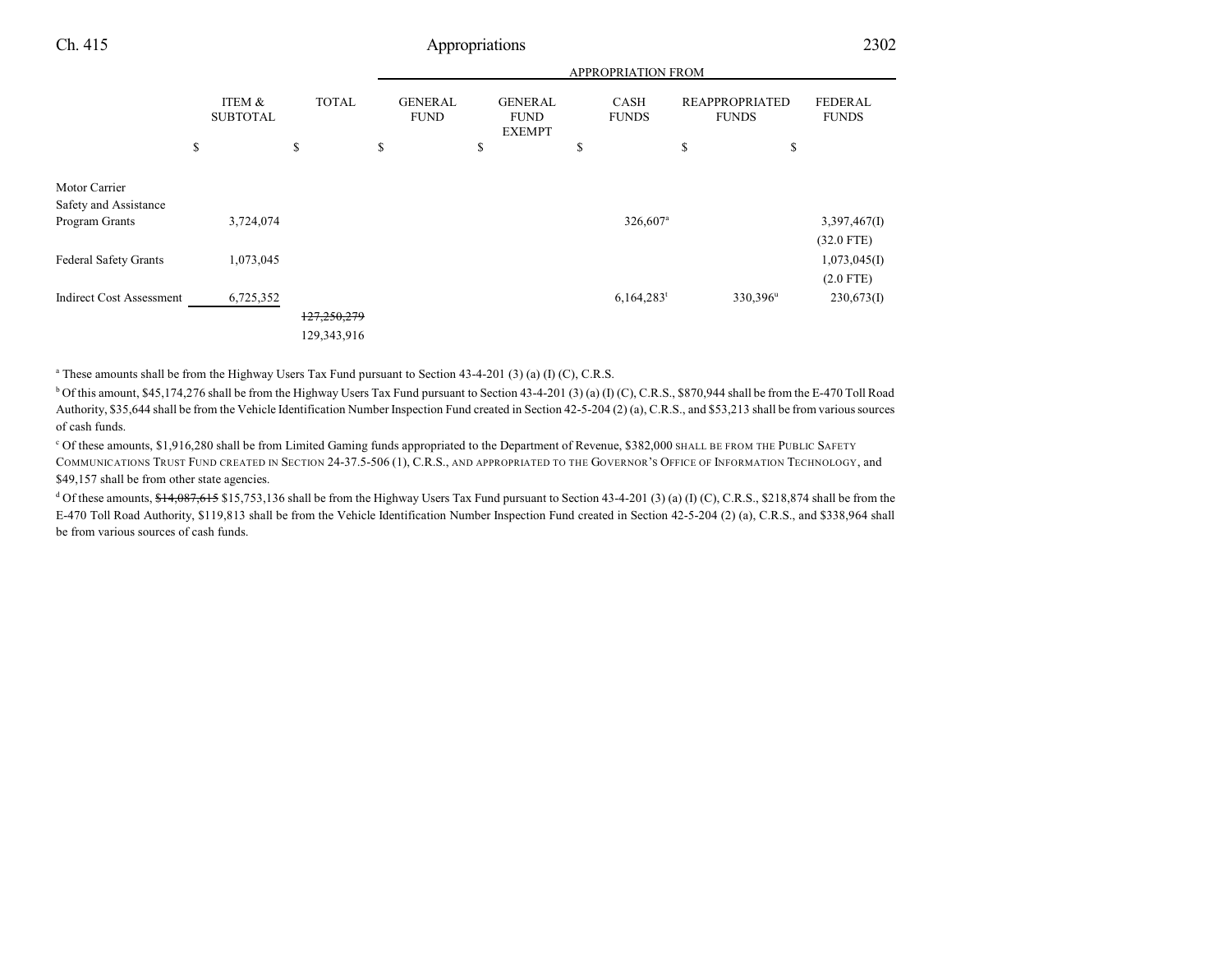<sup>e</sup> Of these amounts, \$18,600,024 \$18,842,087 shall be from the Highway Users Tax Fund pursuant to Section 43-4-201 (3) (a) (I) (C), C.R.S., \$698,213 \$538,270 shall be from user fees from non-state agencies, \$210,210 shall be from the Hazardous Materials Safety Fund created in Section 42-20-107 (1), C.R.S., and \$340,998 \$331,913 shall be from various sources of cash funds.

f This amount shall be from various sources of reappropriated funds.

<sup>g</sup> Of this amount, \$348,957 \$287,695 shall be from the Department of Transportation, \$178,275 \$146,977 shall be from Limited Gaming funds appropriated to the Department of Revenue, \$167,806 \$138,347 shall be from the Department of Natural Resources, \$159,318 \$131,348 shall be from the Department of Corrections, \$20,979 \$17,296 shall be from the Department of Higher Education (Adams State College), \$2,578 \$2,126 shall be from the Department of Revenue, and \$276 \$228 shall be from the Colorado Bureau of Investigation.

 $h$  Of this amount, \$1,802,925 shall be from the Highway Users Tax Fund pursuant to Section 43-4-201 (3) (a) (I) (C), C.R.S., and \$79,625 shall be from user fees from non-state agencies.

<sup>i</sup> This amount shall be from user fees collected from other state agencies.

j Of this amount, \$456,377 shall be from user fees collected from non-state agencies and \$556,135 shall be from various sources of cash funds.

<sup>k</sup> Of this amount, \$1,817,282 shall be from the Department of Transportation and \$643,885 shall be from user fees collected from other state agencies.

<sup>1</sup> Of this amount, \$346,865 shall be from the Highway Users Tax Fund pursuant to Section 43-4-201 (3) (a) (I) (C), C.R.S., \$180,000 shall be from the Aircraft Engine Fund, and \$9,644 shall be from various sources of cash funds.

m This amount shall be from user fees collected from other state agencies.

<sup>n</sup> Of this amount, \$801,507 shall be from the Judicial Department from the Personal Services line item appropriation within the Ralph L. Carr Colorado Judicial Center subsection, \$292,313 shall be from the Department of Personnel Capitol Complex leased space rent proceeds, and \$284,128 shall be from the Legislative Department.  $^{\circ}$  Of this amount, \$794,966 shall be from the Highway Users Tax Fund pursuant to Section 43-4-201 (3) (a) (I) (C), C.R.S., \$218,586 shall be from the Nuclear Materials Transportation Fund created in Section 42-20-511, C.R.S., and \$121,828 shall be from the Hazardous Materials Safety Fund created in Section 42-20-107 (1), C.R.S.

<sup>p</sup> This amount shall be from the Colorado Auto Theft Prevention Cash Fund created in Section 42-5-112 (4) (a), C.R.S.

<sup>q</sup> This amount shall be from compulsory insurance fine revenue collected and allocated pursuant to Section 42-4-1409 (9), C.R.S.

r This amount shall be from the Division of Criminal Justice, Victims Assistance Sub-program.

s This amount shall be from local governments for the purchase of counter-drug equipment from the federal government pursuant to Title 10, Chapter 18, Section 381 U.S.C.

t Of this amount, \$5,999,210 shall be from the Highway Users Tax Fund pursuant to Section 43-4-201 (3) (a) (I) (C), C.R.S., \$80,747 shall be from the E-470 Toll Road Authority, \$9,401 shall be from the Vehicle Identification Number Inspection Fund created in Section 42-5-204 (2) (a), C.R.S., and \$74,925 shall be from various sources of cash funds.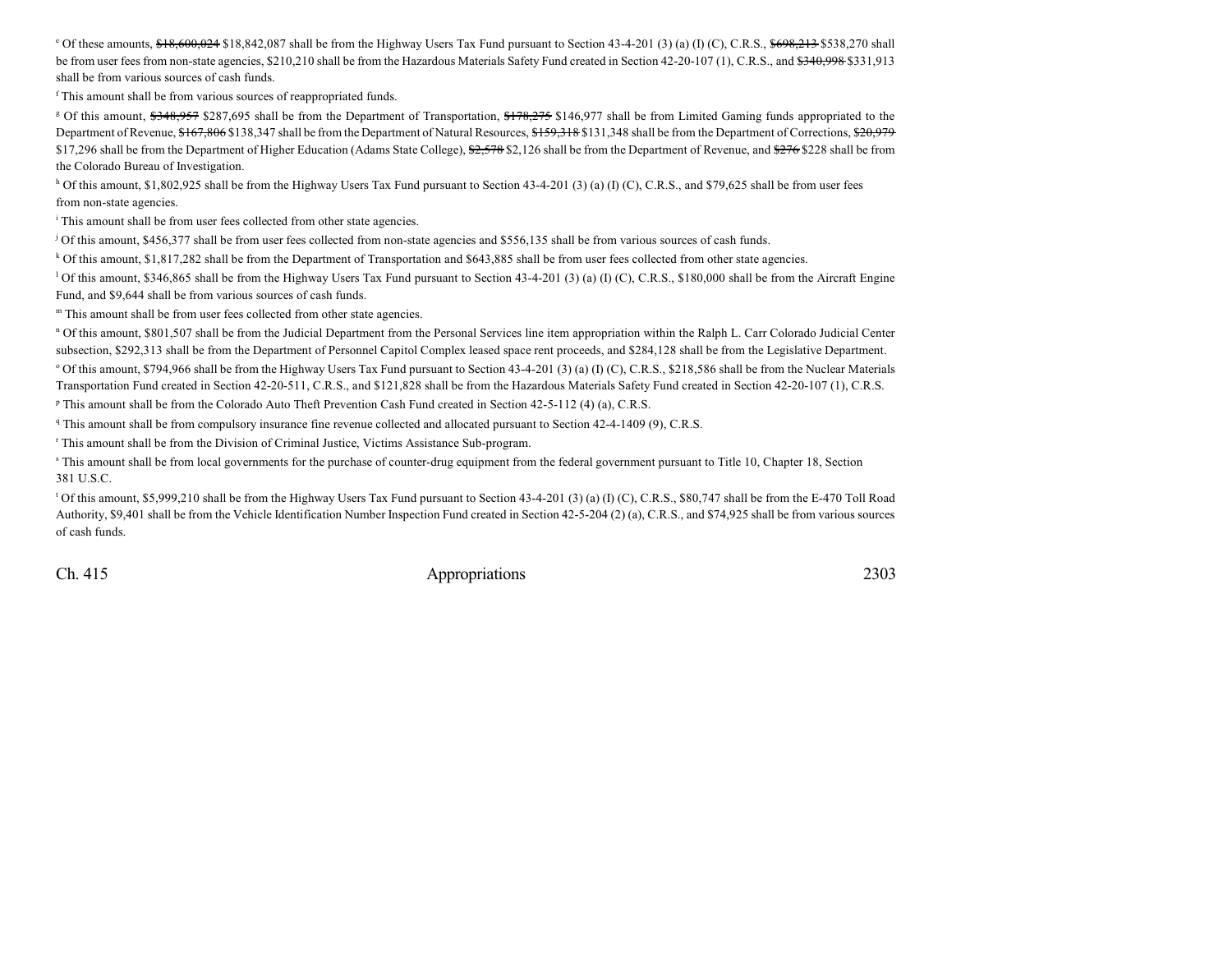| <b>APPROPRIATION FROM</b> |       |                               |                        |                             |                                       |                                |  |
|---------------------------|-------|-------------------------------|------------------------|-----------------------------|---------------------------------------|--------------------------------|--|
| ITEM &<br><b>SUBTOTAL</b> | TOTAL | <b>GENERAL</b><br><b>FUND</b> | GENERAL<br><b>FUND</b> | <b>CASH</b><br><b>FUNDS</b> | <b>REAPPROPRIATED</b><br><b>FUNDS</b> | <b>FEDERAL</b><br><b>FUNDS</b> |  |
|                           |       |                               | <b>EXEMPT</b>          |                             |                                       |                                |  |
|                           |       |                               |                        |                             |                                       |                                |  |

<sup>u</sup> Of this amount, \$66,932 shall be from other state agencies for dispatch services, \$9,439 shall be from the Department of Natural Resources, and \$254,025 shall be from various sources of reappropriated funds.

## **(3) DIVISION OF FIRE PREVENTION AND CONTROL**

| <b>Personal Services</b>        | 3,200,379 |            | 174,472        | 2,400,464 <sup>a</sup>      | $625,443^b$      |             |
|---------------------------------|-----------|------------|----------------|-----------------------------|------------------|-------------|
|                                 |           |            | $(2.0$ FTE)    | $(33.5$ FTE)                | $(9.5$ FTE)      |             |
| <b>Operating Expenses</b>       | 884,770   |            | 16,330         | $704,665^{\rm a}$           | $88,678^{\rm b}$ | 75,097(I)   |
| Wildland Fire                   |           |            |                |                             |                  |             |
| <b>Management Services</b>      | 5,849,000 |            | 267,000        | $5,350,000(f)^c$            |                  | 232,000(I)  |
|                                 | 5,863,556 |            | 327,227        | $5,304,329(1)$ <sup>c</sup> |                  |             |
|                                 |           |            | $(4.9$ FTE $)$ | $(26.4$ FTE)                |                  | $(4.1$ FTE) |
|                                 |           |            | $(5.5$ FTE)    |                             |                  |             |
| <b>Indirect Cost Assessment</b> | 144,223   |            |                | $109,473$ <sup>d</sup>      | $11,395^e$       | 23,355(I)   |
|                                 |           | 10,078,372 |                |                             |                  |             |
|                                 |           | 10,092,928 |                |                             |                  |             |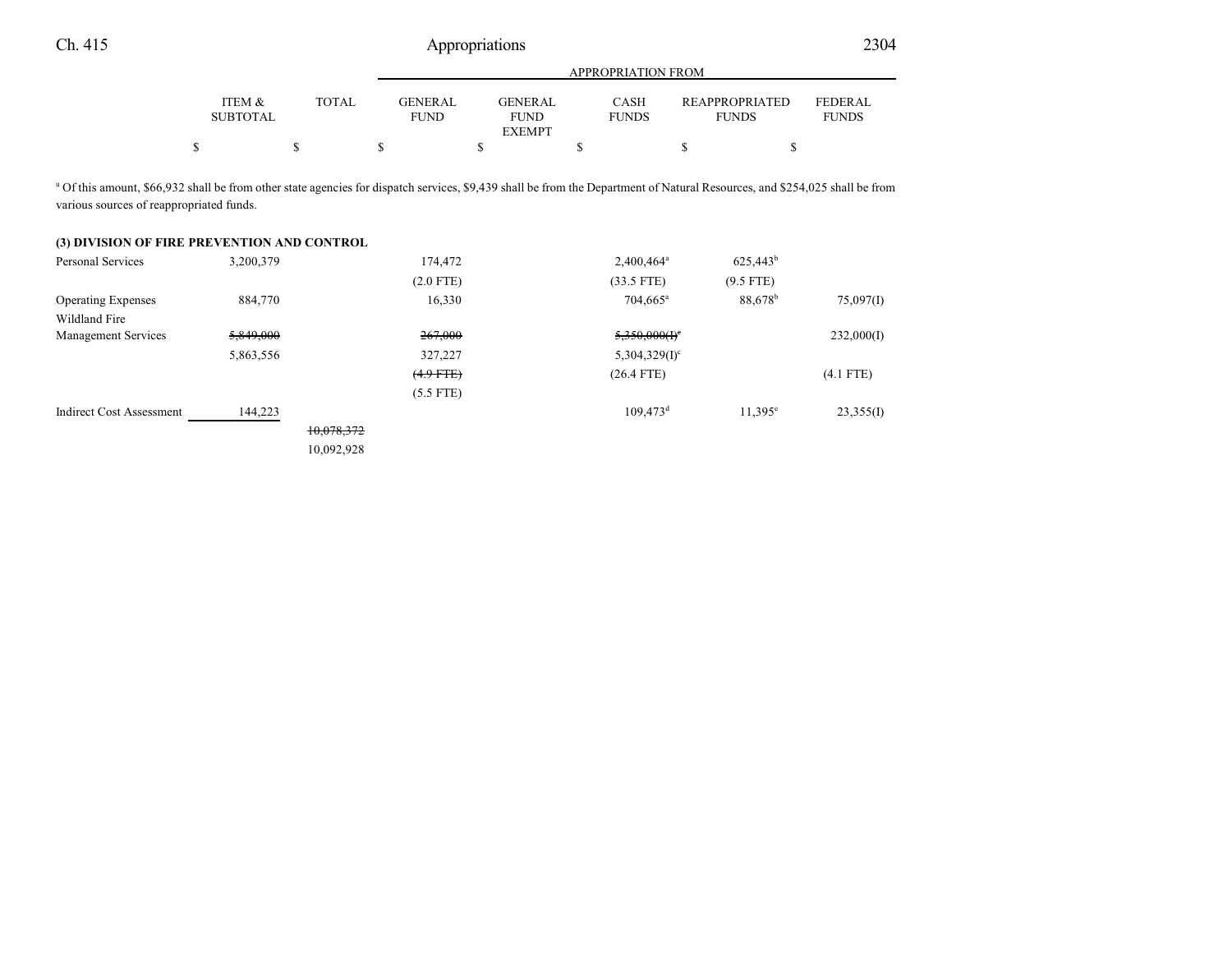<sup>a</sup> Of these amounts, \$1,478,661 shall be from the Public School Construction and Inspection Cash Fund created in Section 24-33.5-1207.7, C.R.S., \$617,965 shall be from the Health Facility Construction and Inspection Cash Fund created in Section 24-33.5-1207.8, C.R.S., and \$1,008,503 shall be from various cash funds including: the Firefighter, First Responder, and Hazardous Materials Responder Certification Fund created in Section 24-33.5-1207 (1), C.R.S., the Fire Suppression Cash Fund created in Section 24-33.5-1207.6 (1), C.R.S., the Fireworks Licensing Cash Fund created in Section 12-28-104 (6) (b), C.R.S., the Fire Service Education and Training Fund created in Section 24-33.5-1207.5 (1), C.R.S., the Wildland-urban Interface Training Fund created in Section 24-33.5-1212 (5) (a), C.R.S., and from various other sources of cash funds including funds pursuant to Section 24-33.5-1203 (1) (l), C.R.S.

<sup>b</sup> Of these amounts, \$569,030 shall be from appropriations to the Health Facilities and Emergency Medical Services Division in the Department of Public Health and Environment and \$145,091 shall be from Limited Gaming funds appropriated to the Department of Revenue.

<sup>c</sup> Of this amount, <del>\$3,250,000</del> \$3,204,329 shall be from the Wildfire Preparedness Fund created in Section 24-33.5-1226 (4) (a), C.R.S., \$1,000,000 shall be from the Emergency Fire Fund created in Section 24-33.5-1220 (2) (a), C.R.S., \$850,000 shall be from the Wildland Fire Equipment Repair Cash Fund created in Section 24-33.5-1220 (3), C.R.S., \$150,000 shall be from the Wildfire Emergency Response Fund created in Section 24-33.5-1226 (1), C.R.S., and \$100,000 shall be from the Wildland Fire Cost Recovery Fund created in Section 24-33.5-1220 (4), C.R.S.

d This amount shall be from various sources of cash funds.

e This amount shall be from Limited Gaming funds appropriated to the Department of Revenue.

### **(4) DIVISION OF CRIMINAL JUSTICE**

**(A) Administration**

| DCJ Administrative       |           |              |                      |                      |             |
|--------------------------|-----------|--------------|----------------------|----------------------|-------------|
| Services                 | 2,696,215 | 1,596,373    | 517,492 <sup>a</sup> | 498.312 <sup>b</sup> | 84,038(I)   |
|                          |           | $(18.5$ FTE) | $(7.6$ FTE)          | $(1.9$ FTE)          | $(1.3$ FTE) |
| Indirect Cost Assessment | 597,597   |              | $48,542^{\circ}$     | 5,828 <sup>b</sup>   | 543,227(I)  |
|                          | 3,293,812 |              |                      |                      |             |

<sup>a</sup> Of this amount, \$447,517 shall be from the Victims Assistance and Law Enforcement Fund created in Section 24-33.5-506 (1), C.R.S., \$36,674 shall be from the Short-term Innovative Health Program Grant Fund created in Section 25-36-101 (2) (a), C.R.S., and \$33,301 shall be from gifts, grants, and donations. <sup>b</sup> Of this amount, \$413,509 shall be from departmental indirect cost recoveries and \$90,631 shall be transferred from the Judicial Department, Probation and Related

Services, from the Offender Treatment and Services line item appropriation.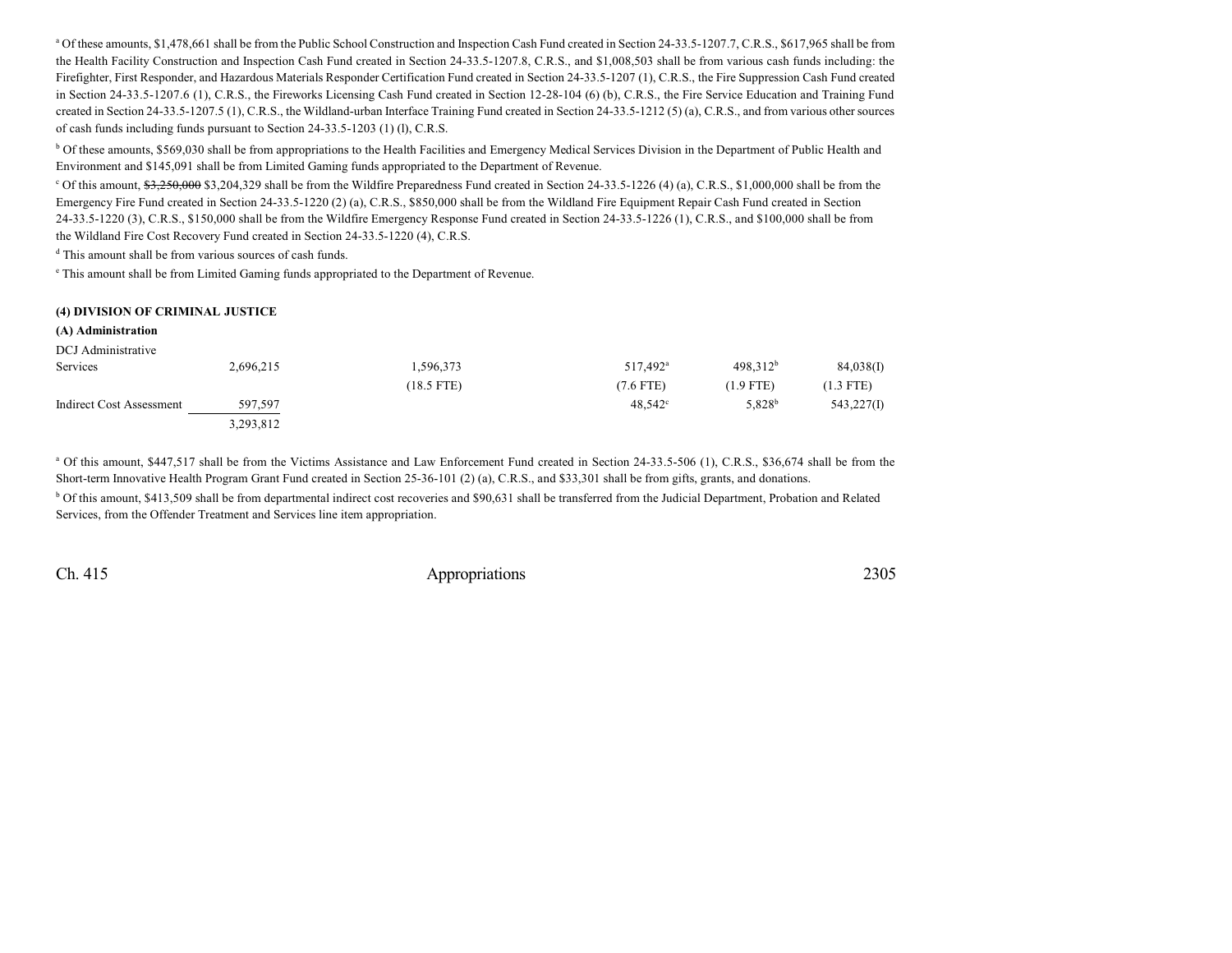|                           |              | APPROPRIATION FROM                                                       |                             |                                       |                                |  |  |  |  |
|---------------------------|--------------|--------------------------------------------------------------------------|-----------------------------|---------------------------------------|--------------------------------|--|--|--|--|
| ITEM &<br><b>SUBTOTAL</b> | <b>TOTAL</b> | GENERAL<br><b>GENERAL</b><br><b>FUND</b><br><b>FUND</b><br><b>EXEMPT</b> | <b>CASH</b><br><b>FUNDS</b> | <b>REAPPROPRIATED</b><br><b>FUNDS</b> | <b>FEDERAL</b><br><b>FUNDS</b> |  |  |  |  |
|                           |              |                                                                          |                             |                                       |                                |  |  |  |  |

<sup>c</sup> Of this amount, \$35,993 shall be from the Victims Assistance and Law Enforcement Fund created in Section 24-33.5-506 (1) (a), C.R.S., and \$12,549 shall be from various sources of cash funds.

| (B) Victims Assistance     |            |                        |
|----------------------------|------------|------------------------|
| <b>Federal Victims</b>     |            |                        |
| Assistance and             |            |                        |
| <b>Compensation Grants</b> | 10,400,000 | 10,400,000(I)          |
| <b>State Victims</b>       |            |                        |
| Assistance and Law         |            |                        |
| Enforcement Program        | 1,500,000  | 1,500,000 <sup>a</sup> |
| Child Abuse                |            |                        |
| Investigation              | 200,000    | $200,000^{\rm b}$      |
|                            |            | $(0.4$ FTE)            |
|                            | 12,100,000 |                        |

a This amount shall be from the Victims Assistance and Law Enforcement Fund created in Section 24-33.5-506 (1), C.R.S.

<sup>b</sup> This amount shall be from the Child Abuse Investigation Surcharge Fund created in Section 18-24-103 (2) (a), C.R.S.

### **(C) Juvenile Justice and Delinquency Prevention**

Juvenile Justice Disbursements 850,000 850,000(I)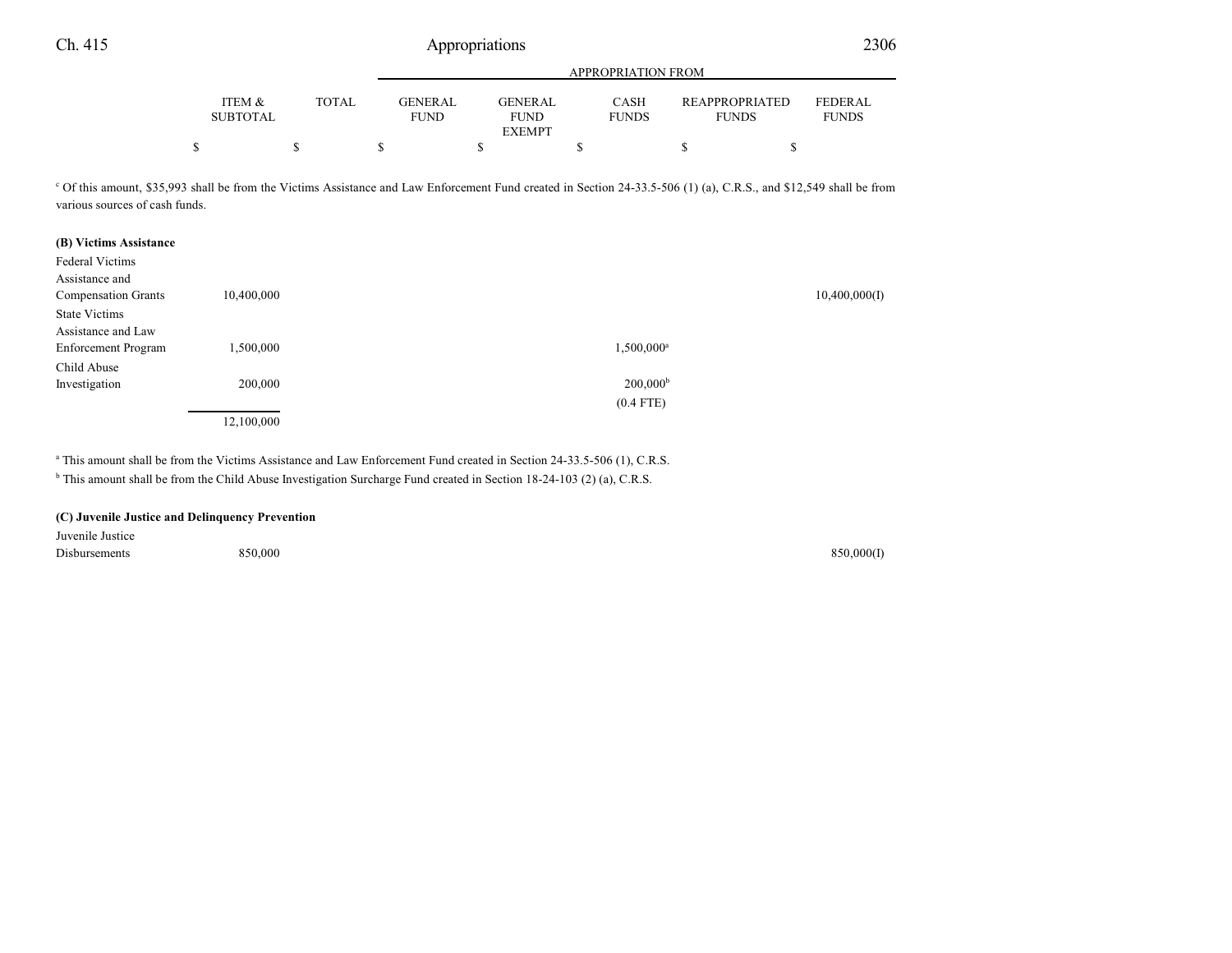| Juvenile Diversion                   |            |             |                        |
|--------------------------------------|------------|-------------|------------------------|
| Programs                             | 1,241,139  | 1,241,139   |                        |
|                                      |            | $(0.9$ FTE) |                        |
|                                      | 2,091,139  |             |                        |
|                                      |            |             |                        |
| (D) Community Corrections            |            |             |                        |
| <b>Community Corrections</b>         |            |             |                        |
| <b>Boards Administration</b>         | 2,140,703  | 2,140,703   |                        |
| Community                            |            |             |                        |
| Corrections Placements <sup>60</sup> | 55,112,987 | 54,094,118  | 1,018,869 <sup>a</sup> |
| Services for                         |            |             |                        |
| Substance Abuse and                  |            |             |                        |
| Co-occurring Disorders               | 1,793,900  |             | 1,793,900 <sup>a</sup> |
| Subsistence Grace                    |            |             |                        |
| Period Pilot Project <sup>61</sup>   | 591,200    | 591,200     |                        |
| Specialized                          |            |             |                        |
| Offender Services                    | 55,000     | 55,000      |                        |
| Offender                             |            |             |                        |
| <b>Assessment Training</b>           | 10,507     | 10,507      |                        |
|                                      | 59,704,297 |             |                        |

a These amounts shall be transferred from the Judicial Department, Probation and Related Services, Appropriation to the Correctional Treatment Cash Fund line item.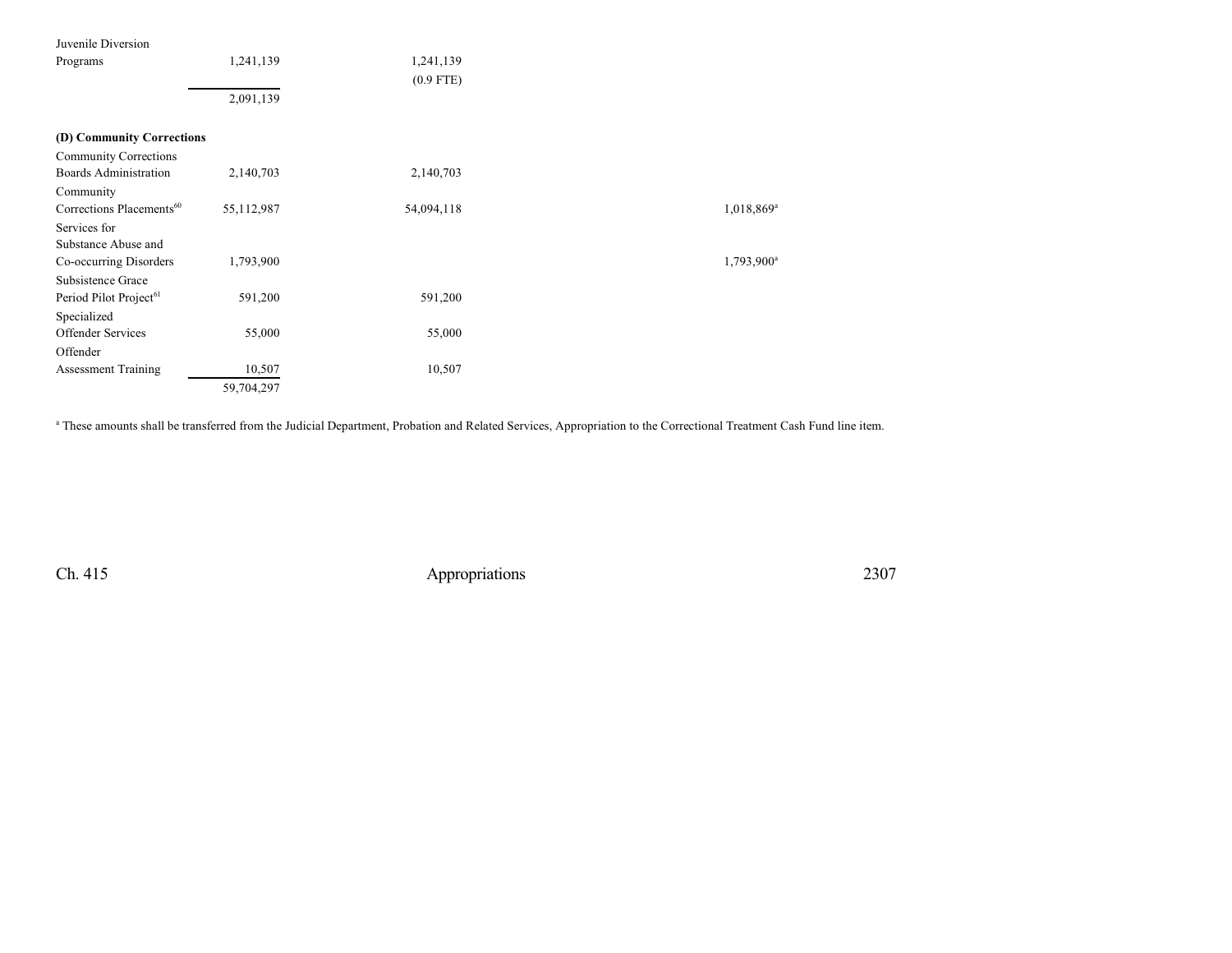|                                          |                           |              |                               |                               | APPROPRIATION FROM     |                                       |                         |
|------------------------------------------|---------------------------|--------------|-------------------------------|-------------------------------|------------------------|---------------------------------------|-------------------------|
|                                          | ITEM &<br><b>SUBTOTAL</b> | <b>TOTAL</b> | <b>GENERAL</b><br><b>FUND</b> | <b>GENERAL</b><br><b>FUND</b> | CASH<br><b>FUNDS</b>   | <b>REAPPROPRIATED</b><br><b>FUNDS</b> | FEDERAL<br><b>FUNDS</b> |
|                                          | \$                        | \$           | \$                            | \$<br><b>EXEMPT</b>           | \$                     | \$<br>\$                              |                         |
| (E) Crime Control and System Improvement |                           |              |                               |                               |                        |                                       |                         |
| <b>State and Local Crime</b>             |                           |              |                               |                               |                        |                                       |                         |
| Control and System                       |                           |              |                               |                               |                        |                                       |                         |
| <b>Improvement Grants</b>                | 4,900,000                 |              |                               |                               |                        |                                       | 4,900,000(I)            |
| Sex Offender Surcharge                   |                           |              |                               |                               |                        |                                       |                         |
| <b>Fund Program</b>                      | 153,325                   |              |                               |                               | 153,325 <sup>a</sup>   |                                       |                         |
|                                          |                           |              |                               |                               | $(1.5$ FTE)            |                                       |                         |
| Sex Offender Supervision                 | 328,002                   |              | 328,002                       |                               |                        |                                       |                         |
|                                          |                           |              | $(3.2$ FTE)                   |                               |                        |                                       |                         |
| <b>Treatment Provider</b>                |                           |              |                               |                               |                        |                                       |                         |
| Criminal Background                      |                           |              |                               |                               |                        |                                       |                         |
| Checks                                   | 49,606                    |              |                               |                               | $49,606^{\rm b}$       |                                       |                         |
|                                          |                           |              |                               |                               | $(0.6$ FTE)            |                                       |                         |
| Colorado Regional                        |                           |              |                               |                               |                        |                                       |                         |
| and Community                            |                           |              |                               |                               |                        |                                       |                         |
| Policing Institute                       | 200,000                   |              |                               |                               |                        | $100,000^{\circ}$                     | 100,000(I)              |
|                                          |                           |              |                               |                               |                        | $(1.0$ FTE)                           | $(1.5$ FTE)             |
| <b>Federal Grants</b>                    | 4,300,000                 |              |                               |                               |                        |                                       | 4,300,000(I)            |
|                                          |                           |              |                               |                               |                        |                                       | $(17.5$ FTE)            |
| Criminal Justice                         |                           |              |                               |                               |                        |                                       |                         |
| <b>Training Fund</b>                     | 120,000                   |              |                               |                               | $120,000$ <sup>d</sup> |                                       |                         |
|                                          |                           |              |                               |                               | $(0.5$ FTE)            |                                       |                         |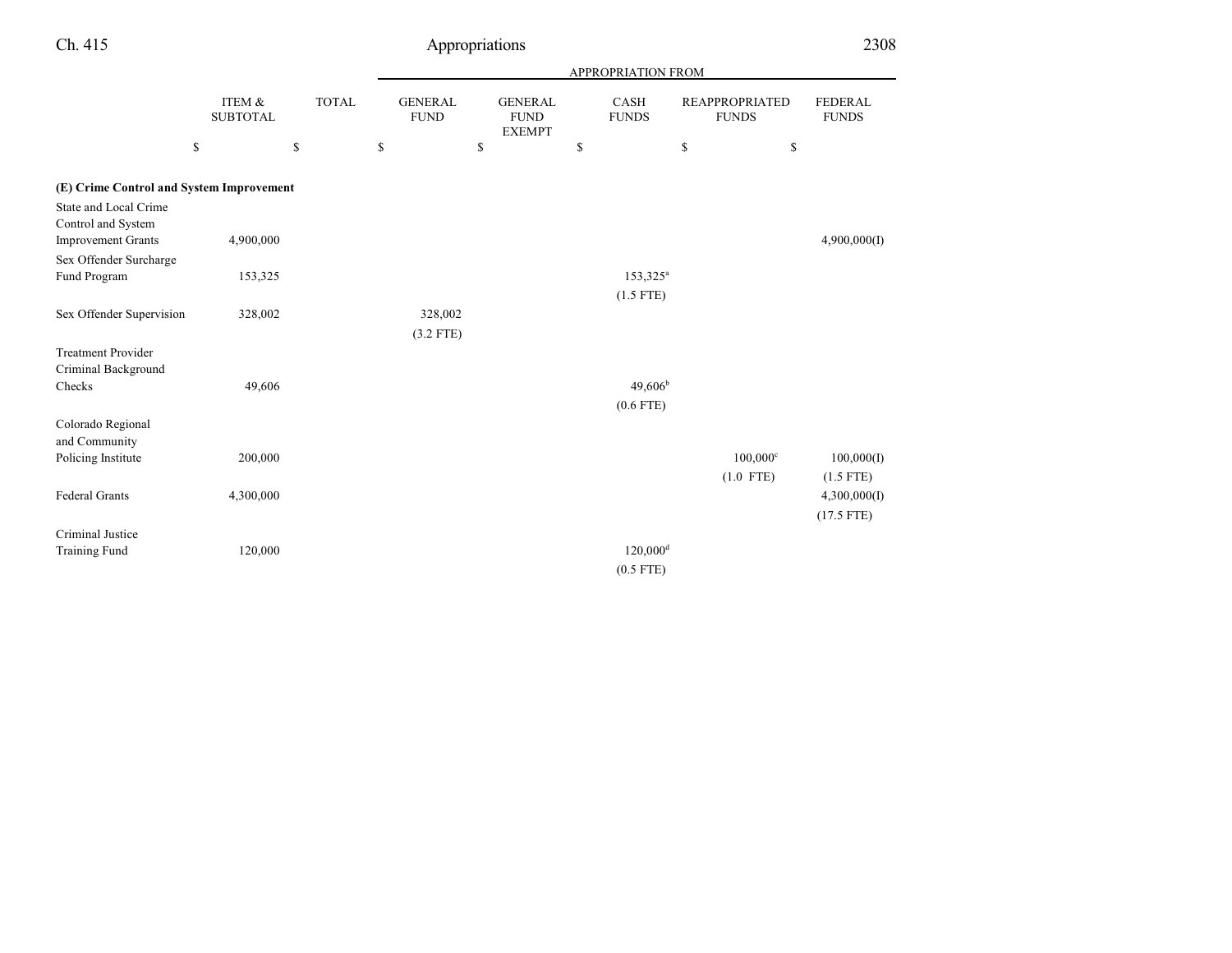| MacArthur               |            |                       |
|-------------------------|------------|-----------------------|
| <b>Foundation Grant</b> | 75,000     | $75.000^{\circ}$      |
| Methamphetamine         |            |                       |
| Abuse Task Force Fund   | 20,000     | $20.000$ <sup>f</sup> |
|                         | 10,145,933 |                       |

a This amount shall be from the Sex Offender Surcharge Fund created in Section 18-21-103 (3), C.R.S.

<sup>b</sup> This amount shall be from the Domestic Violence Offender Treatment Provider Fund created in Section 16-11.8-104 (2) (b), C.R.S., and the Sex Offender Treatment Provider Fund created in Section 16-11.7-106 (6), C.R.S.

c This amount shall be transferred from appropriations made to the Department of Law, Criminal Justice and Appellate, for Peace Officer Standards and Training Board Support.

<sup>d</sup> This amount shall be from the Criminal Justice Training Fund created in Section 24-33.5-503.5 (2), C.R.S.

e This amount shall be from private grant funds received from the MacArthur Foundation.

f This amount shall be from the Methamphetamine Abuse Prevention, Intervention, and Treatment Cash Fund created in Section 18-18.5-105 (1) (a), C.R.S.

87,335,181

#### **(5) COLORADO BUREAU OF INVESTIGATION**

| (A) Administration              |         |                |                      |                       |             |
|---------------------------------|---------|----------------|----------------------|-----------------------|-------------|
| <b>Personal Services</b>        | 355,778 | 287,276        | 68,502 <sup>a</sup>  |                       |             |
|                                 |         | $(3.0$ FTE)    | $(1.0$ FTE)          |                       |             |
| <b>Operating Expenses</b>       | 24,706  | 13,729         | $10,977^{\rm a}$     |                       |             |
| Vehicle Lease Payments          | 269,849 | 248,295        | $6,538$ <sup>a</sup> | 12,350 <sup>b</sup>   | 2,666(f)    |
|                                 | 403,134 | 376,025        | 7.512 <sup>a</sup>   | 15.851 <sup>b</sup>   | 3,746(I)    |
| <b>Federal Grants</b>           | 829,795 |                |                      |                       | 829,795(I)  |
|                                 |         |                |                      |                       | $(3.0$ FTE) |
| <b>Indirect Cost Assessment</b> | 298,621 |                | $210,023^{\circ}$    | $75,126$ <sup>d</sup> | 13,472(I)   |
| Ch. 415                         |         | Appropriations |                      |                       | 2309        |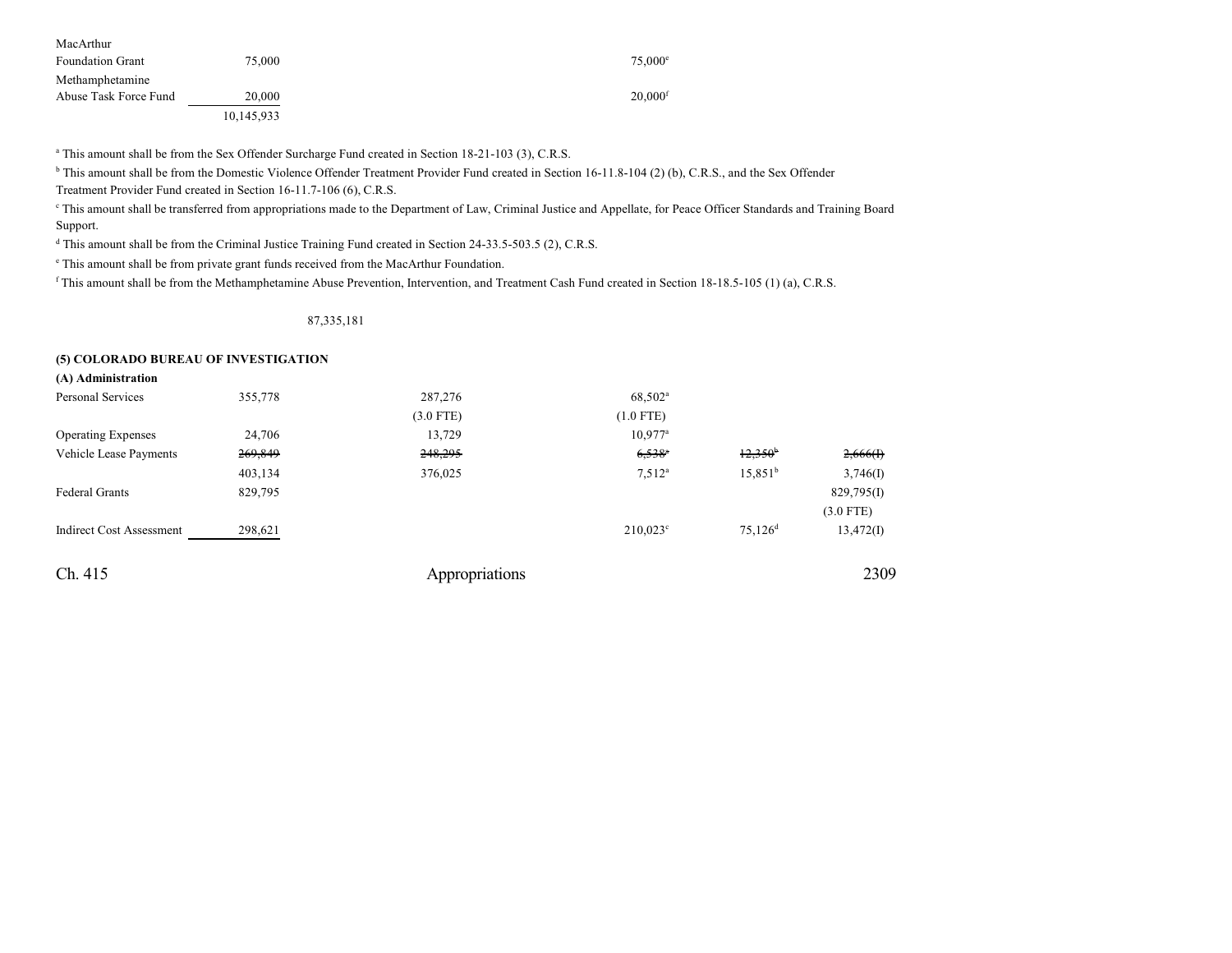|                           |   |              |   | <b>APPROPRIATION FROM</b>     |    |                                                |    |                             |    |                                       |                                |
|---------------------------|---|--------------|---|-------------------------------|----|------------------------------------------------|----|-----------------------------|----|---------------------------------------|--------------------------------|
| ITEM &<br><b>SUBTOTAL</b> |   | <b>TOTAL</b> |   | <b>GENERAL</b><br><b>FUND</b> |    | <b>GENERAL</b><br><b>FUND</b><br><b>EXEMPT</b> |    | <b>CASH</b><br><b>FUNDS</b> |    | <b>REAPPROPRIATED</b><br><b>FUNDS</b> | <b>FEDERAL</b><br><b>FUNDS</b> |
| \$                        | S |              | S |                               | \$ |                                                | \$ |                             | \$ | \$                                    |                                |
|                           |   |              |   |                               |    |                                                |    |                             |    |                                       |                                |
| 1,778,749<br>1,912,034    |   |              |   |                               |    |                                                |    |                             |    |                                       |                                |

a Of these amounts, \$79,479 shall be from the Colorado Bureau of Investigation Identification Unit Fund created in Section 24-33.5-426, C.R.S., and \$6,538 \$7,512 shall be from various sources of cash funds.

<sup>b</sup> This amount shall be from Limited Gaming funds appropriated to the Department of Revenue.

c This amount shall be from various sources of cash funds.

<sup>d</sup> Of this amount, \$53,772 shall be from Limited Gaming funds appropriated to the Department of Revenue and \$21,354 shall be from various sources of reappropriated funds.

#### **(B) Colorado Crime Information Center (CCIC)**

| (1) CCIC Program          |           |              |                        |                  |
|---------------------------|-----------|--------------|------------------------|------------------|
| Support                   |           |              |                        |                  |
| Personal Services         | 962.484   | 844.647      | $117,837$ <sup>a</sup> |                  |
|                           |           | $(14.8$ FTE) | $(2.2$ FTE)            |                  |
| <b>Operating Expenses</b> | 194.189   | 121.859      | 52,397 <sup>b</sup>    | $19.933^{\circ}$ |
|                           | 1,156,673 |              |                        |                  |

<sup>a</sup> Of this amount, \$64,152 from fees collected from motor vehicle recyclers pursuant to Section 42-4-2203, C.R.S., and \$53,685 shall be from the Sex Offender Registry Fund created in Section 16-22-110 (7), C.R.S.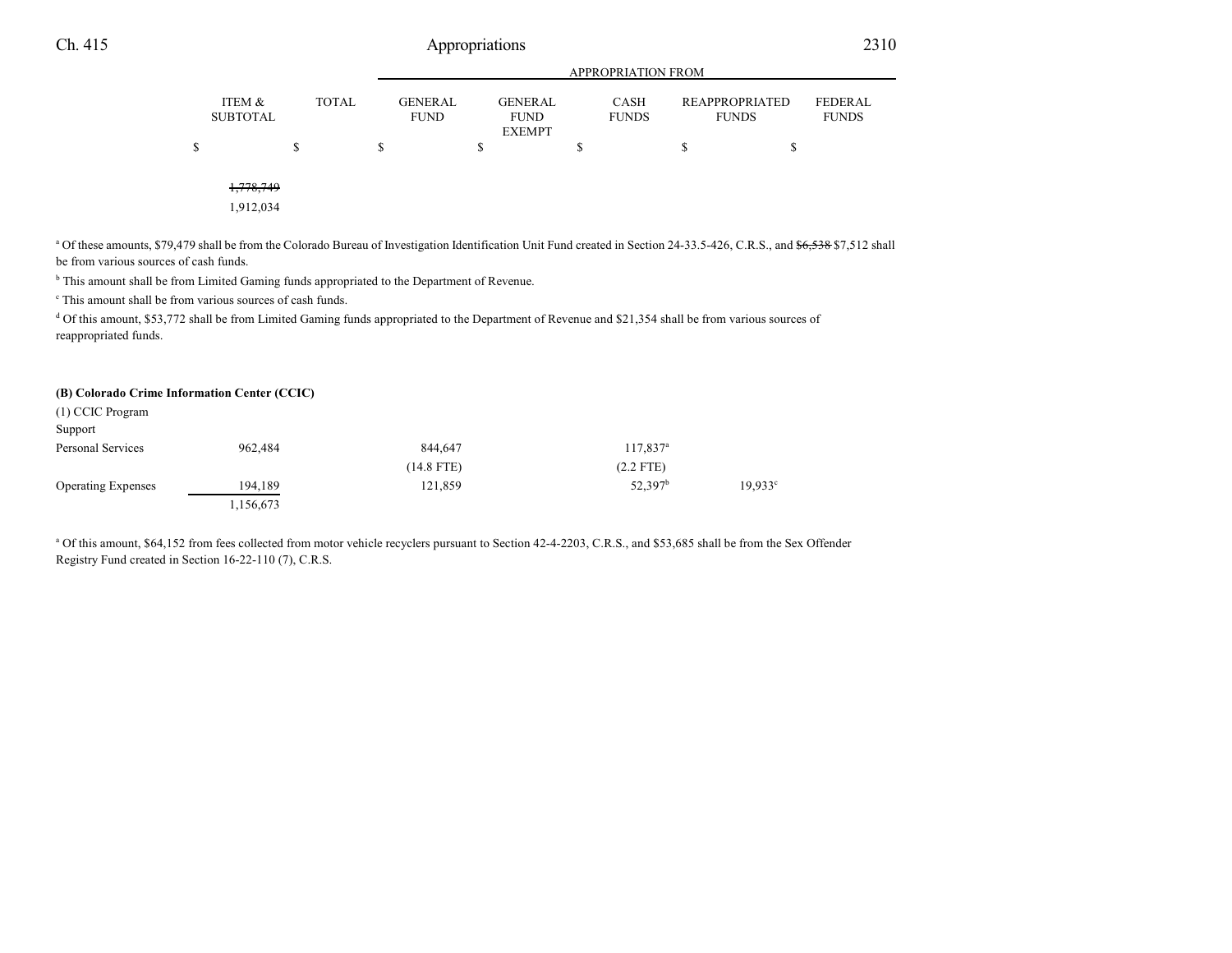<sup>b</sup> Of this amount, \$39,451 shall be from the Colorado Bureau of Investigation Identification Unit Fund created in Section 24-33.5-426, C.R.S., \$6,776 shall be from the Sex Offender Registry Fund created in Section 16-22-110 (7), C.R.S., and \$6,170 shall be from fees collected from motor vehicle recyclers pursuant to Section 42-4-2203, C.R.S.

c This amount shall be from the Colorado Bureau of Investigation Identification Unit Fund created in Section 24-33.5-426, C.R.S., from fees collected from other state agencies.

| (2) Identification        |           |              |                          |                      |
|---------------------------|-----------|--------------|--------------------------|----------------------|
| Personal Services         | 3,201,519 | 1,155,085    | $1,798,876^{\circ}$      | 247,558 <sup>b</sup> |
|                           |           | $(21.8$ FTE) | $(25.7$ FTE)             | $(6.1$ FTE)          |
| <b>Operating Expenses</b> | 5,217,099 | 244,510      | $2,503,224$ <sup>a</sup> | $2,469,365^b$        |
| Lease/Lease Purchase      |           |              |                          |                      |
| Equipment                 | 591.235   |              | 378,392 <sup>a</sup>     | $212,843^b$          |
|                           | 9,009,853 |              |                          |                      |

<sup>a</sup> These amounts shall be from the Colorado Bureau of Investigation Identification Unit Fund created in Section 24-33.5-426, C.R.S., from fingerprint and name check processing fees collected from non-state agencies.

<sup>b</sup> Of these amounts, \$2,669,989 shall be from the Colorado Bureau of Investigation Identification Unit Fund created in Section 24-33.5-426, C.R.S., from fingerprint and name check processing fees collected from other state agencies, \$259,777 shall be from an appropriation in the Department of Revenue from the Medical Marijuana License Cash Fund created in Section 12-43.3-501 (1), C.R.S.

| (3) Information |           |         |                      |                     |
|-----------------|-----------|---------|----------------------|---------------------|
| Technology      | 1,665,697 | 844,310 | 758.587 <sup>a</sup> | 62,800 <sup>b</sup> |

<sup>a</sup> Of this amount, \$631,875 shall be from the Colorado Bureau of Investigation Identification Unit Fund created in Section 24-33.5-426, C.R.S., from fingerprint and name check processing fees collected from non-state agencies, \$101,885 shall be from the Sex Offender Registry Fund created in Section 16-22-110 (7), C.R.S., and \$24,827 shall be from various sources of cash funds.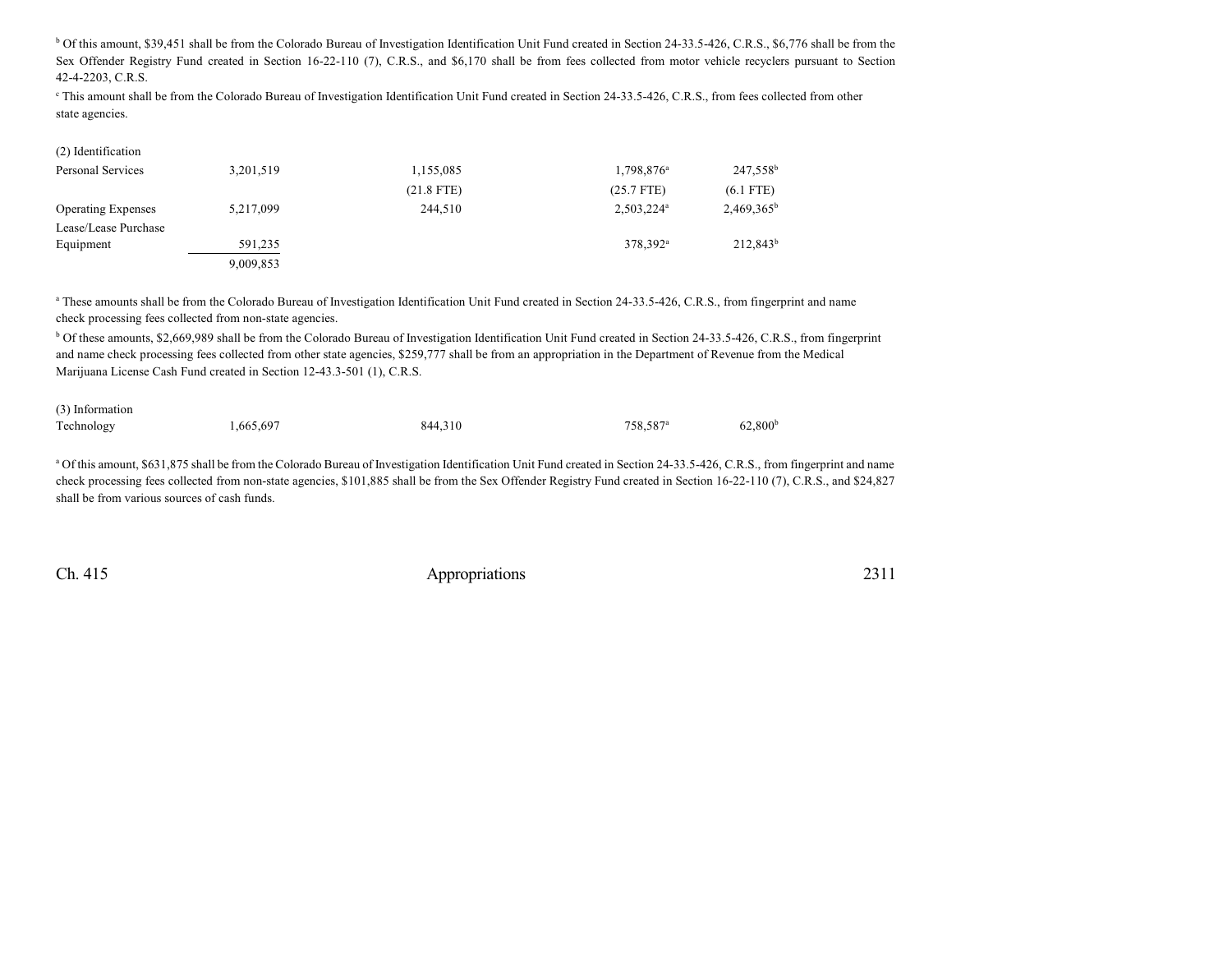|                           |       |                               | <b>APPROPRIATION FROM</b> |                             |                                       |                                |  |  |  |  |
|---------------------------|-------|-------------------------------|---------------------------|-----------------------------|---------------------------------------|--------------------------------|--|--|--|--|
| ITEM &<br><b>SUBTOTAL</b> | TOTAL | <b>GENERAL</b><br><b>FUND</b> | GENERAL<br><b>FUND</b>    | <b>CASH</b><br><b>FUNDS</b> | <b>REAPPROPRIATED</b><br><b>FUNDS</b> | <b>FEDERAL</b><br><b>FUNDS</b> |  |  |  |  |
|                           |       |                               | <b>EXEMPT</b>             |                             |                                       |                                |  |  |  |  |
|                           |       |                               |                           |                             |                                       |                                |  |  |  |  |

<sup>b</sup> Of this amount, \$54,800 shall be from an appropriation in the Department of Revenue from the Medical Marijuana License Cash Fund created in Section 12-43.3-501 (1), C.R.S., and \$8,000 shall be from an appropriation in the Department of Public Health and Environment from the Medical Marijuana Program Cash Fund created in Section 25-1.5-106 (16), C.R.S.

| (C) Laboratory and Investigative |            |              |                        |                   |
|----------------------------------|------------|--------------|------------------------|-------------------|
| <b>Services</b>                  |            |              |                        |                   |
| <b>Personal Services</b>         | 8,285,561  | 7,484,631    | $168,407^{\rm a}$      | $632,523^b$       |
|                                  | 8,362,274  | 7,561,344    |                        |                   |
|                                  |            | $(92.8$ FTE) | $(3.8$ FTE)            | $(7.0$ FTE)       |
|                                  |            | $(93.8$ FTE) |                        |                   |
| <b>Operating Expenses</b>        | 4,220,691  | 2,368,532    | 1,726,857 <sup>a</sup> | $125,302^{\circ}$ |
|                                  | 5,098,868  | 3,246,709    |                        |                   |
| Complex Financial                |            |              |                        |                   |
| Fraud Unit                       | 642,992    |              | 642,992 <sup>d</sup>   |                   |
|                                  |            |              | $(7.0$ FTE)            |                   |
| Lease/Lease                      |            |              |                        |                   |
| Purchase Equipment               | 439,196    | 439,196      |                        |                   |
|                                  | 13,588,440 |              |                        |                   |
|                                  | 14,543,330 |              |                        |                   |

a These amounts shall be from the Offender Identification Fund created in Section 24-33.5-415.6 (1), C.R.S.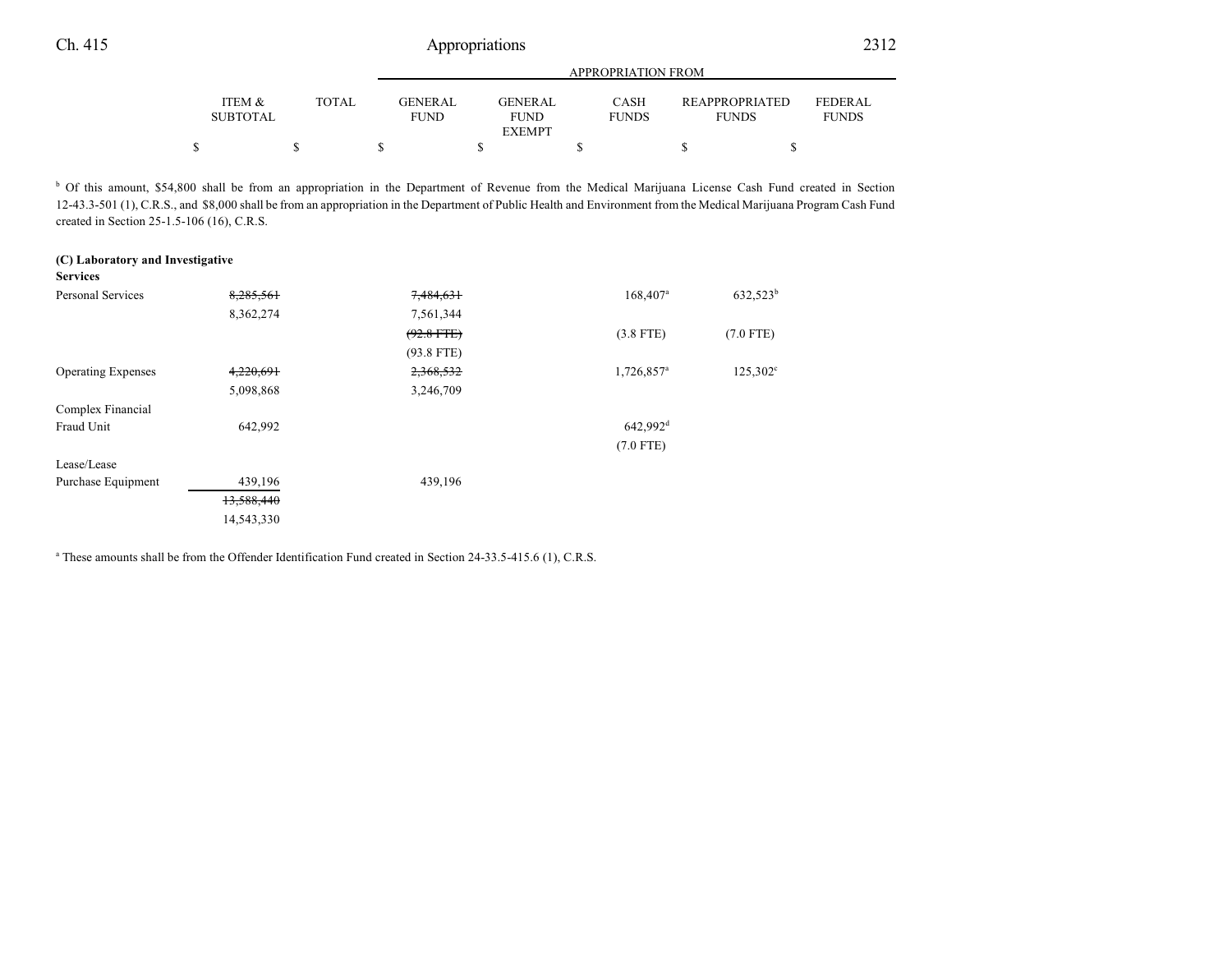<sup>b</sup> This amount shall be from Limited Gaming funds appropriated to the Department of Revenue.

<sup>c</sup> Of this amount, \$106,974 shall be from Limited Gaming funds appropriated to the Department of Revenue and \$18,328 shall be from the Division of Criminal Justice, Victims Assistance Sub-program.

d This amount shall be from the Colorado Identity Theft and Financial Fraud Cash Fund created in Section 24-33.5-1707 (1) (a), C.R.S.

| (D) State Point of Contact - National Instant Criminal Background Check Program |           |              |                       |  |  |  |  |
|---------------------------------------------------------------------------------|-----------|--------------|-----------------------|--|--|--|--|
| Personal Services                                                               | 1.312.023 | 1,086,212    | $225,811^a$           |  |  |  |  |
|                                                                                 |           | $(22.0$ FTE) | $(4.4$ FTE)           |  |  |  |  |
| <b>Operating Expenses</b>                                                       | 361,248   | 300,744      | $60,504$ <sup>*</sup> |  |  |  |  |
|                                                                                 | 365,815   |              | 65.071 <sup>a</sup>   |  |  |  |  |
|                                                                                 | 1,673,271 |              |                       |  |  |  |  |
|                                                                                 | 1,677,838 |              |                       |  |  |  |  |

<sup>a</sup> These amounts OF THESE AMOUNTS, \$286,315 shall be from permit application fees collected pursuant to Section 18-12-205 (2) (b), C.R.S., AND \$4,567 SHALL BE FROM A NON STATUTORY CASH ACCOUNT THAT CONSISTS OF MONEYS FROM THE STATEWIDE INSTANT BACKGROUND CHECK FUND CREATED IN SECTION 12-26.5-107 (2), C.R.S., WHICH WAS REPEALED ON NOVEMBER 30, 1998.

## 28,872,683

29,965,425

## **(6) DIVISION OF HOMELAND SECURITY AND EMERGENCY MANAGEMENT**

### **(A) Office of Emergency Management**

| Program Administration | 2,649,698 | 627.965     | 65.841 <sup>a</sup> | 1,955,892(I) |
|------------------------|-----------|-------------|---------------------|--------------|
|                        | 2,710,427 | 688.694     |                     |              |
|                        |           | $(9.2$ FTE) | $(1.0$ FTE)         | $(18.7$ FTE) |
|                        |           | $(9.7$ FTE) |                     |              |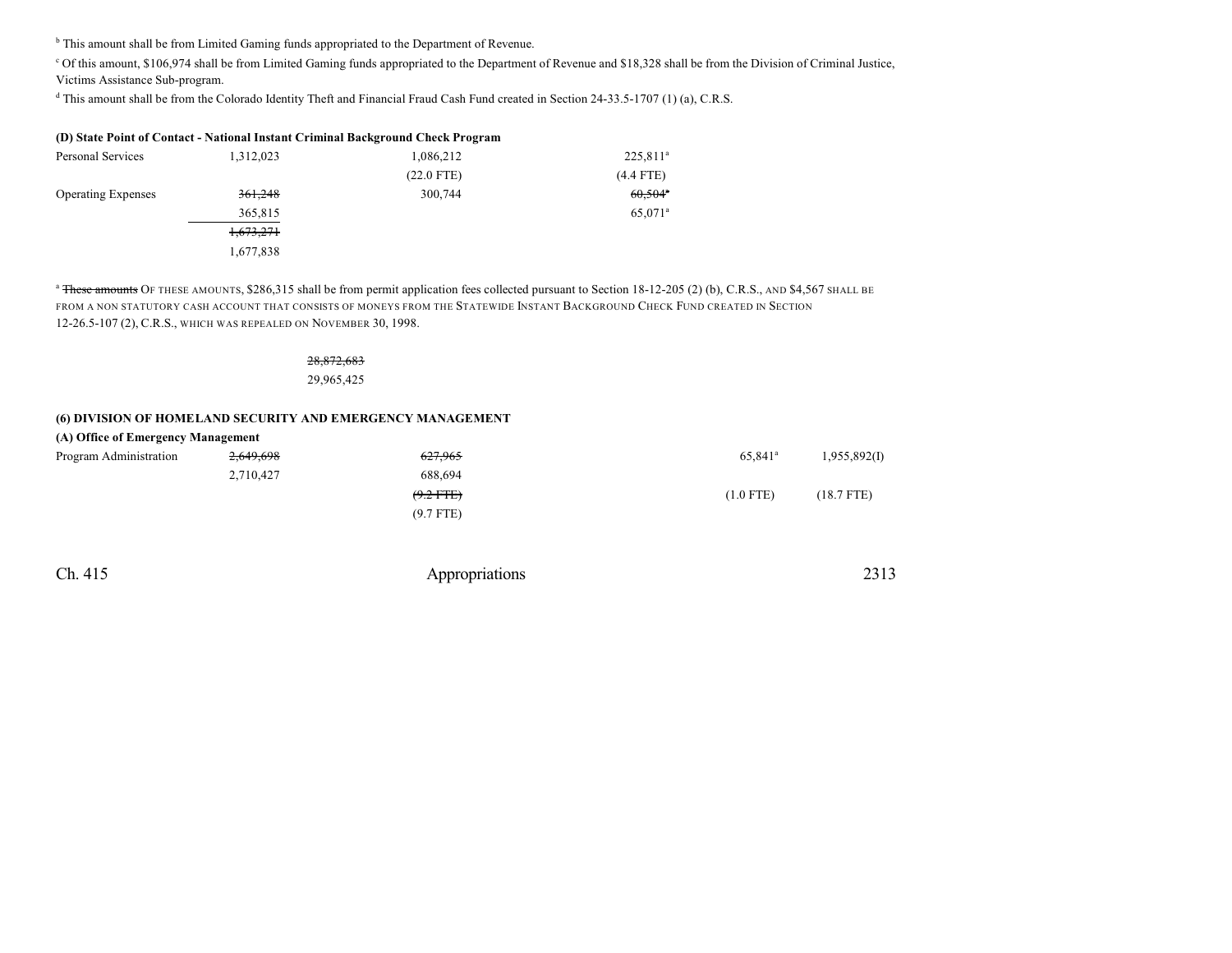|                                                          |                           |              | <b>APPROPRIATION FROM</b>     |    |                                                |                             |                                       |                                |
|----------------------------------------------------------|---------------------------|--------------|-------------------------------|----|------------------------------------------------|-----------------------------|---------------------------------------|--------------------------------|
|                                                          | ITEM &<br><b>SUBTOTAL</b> | <b>TOTAL</b> | <b>GENERAL</b><br><b>FUND</b> |    | <b>GENERAL</b><br><b>FUND</b><br><b>EXEMPT</b> | <b>CASH</b><br><b>FUNDS</b> | <b>REAPPROPRIATED</b><br><b>FUNDS</b> | <b>FEDERAL</b><br><b>FUNDS</b> |
|                                                          | \$                        | \$           | \$                            | \$ | \$                                             |                             | \$<br>\$                              |                                |
| Disaster Response<br>and Recovery                        | 4,950,000                 |              |                               |    |                                                | $4,500,000(I)^{b}$          |                                       | 450,000(I)                     |
| Preparedness Grants<br>and Training                      | 12,010,988                |              |                               |    |                                                | $10,988(1)$ <sup>b</sup>    |                                       | 12,000,000(I)                  |
| <b>APPROPRIATION TO</b><br>THE DISASTER                  |                           |              |                               |    |                                                |                             |                                       |                                |
| <b>EMERGENCY FUND</b><br><b>Indirect Cost Assessment</b> | 70,000,000<br>183,033     |              | 70,000,000                    |    |                                                |                             | $5,706^{\circ}$                       |                                |
|                                                          | 19,793,719<br>89,854,448  |              |                               |    |                                                |                             |                                       | 177,327(I)                     |

a This amount shall be from appropriations transferred from the Division of Local Government in the Department of Local Affairs.

<sup>b</sup> These amounts shall be from the Disaster Emergency Fund created in Section 24-33.5-706 (2) (a), C.R.S., and are shown for informational purposes only.

c This amount shall be from various sources of reappropriated funds.

## **(B) Office of Prevention and Security**

| Personal Services         | 1,276,465 | 588,784 <sup>a</sup> | 687,681(I)  |
|---------------------------|-----------|----------------------|-------------|
|                           |           |                      | $(8.0$ FTE) |
| <b>Operating Expenses</b> | 536,917   | $45,765^{\circ}$     | 491,152(I)  |
|                           | 1,813,382 |                      |             |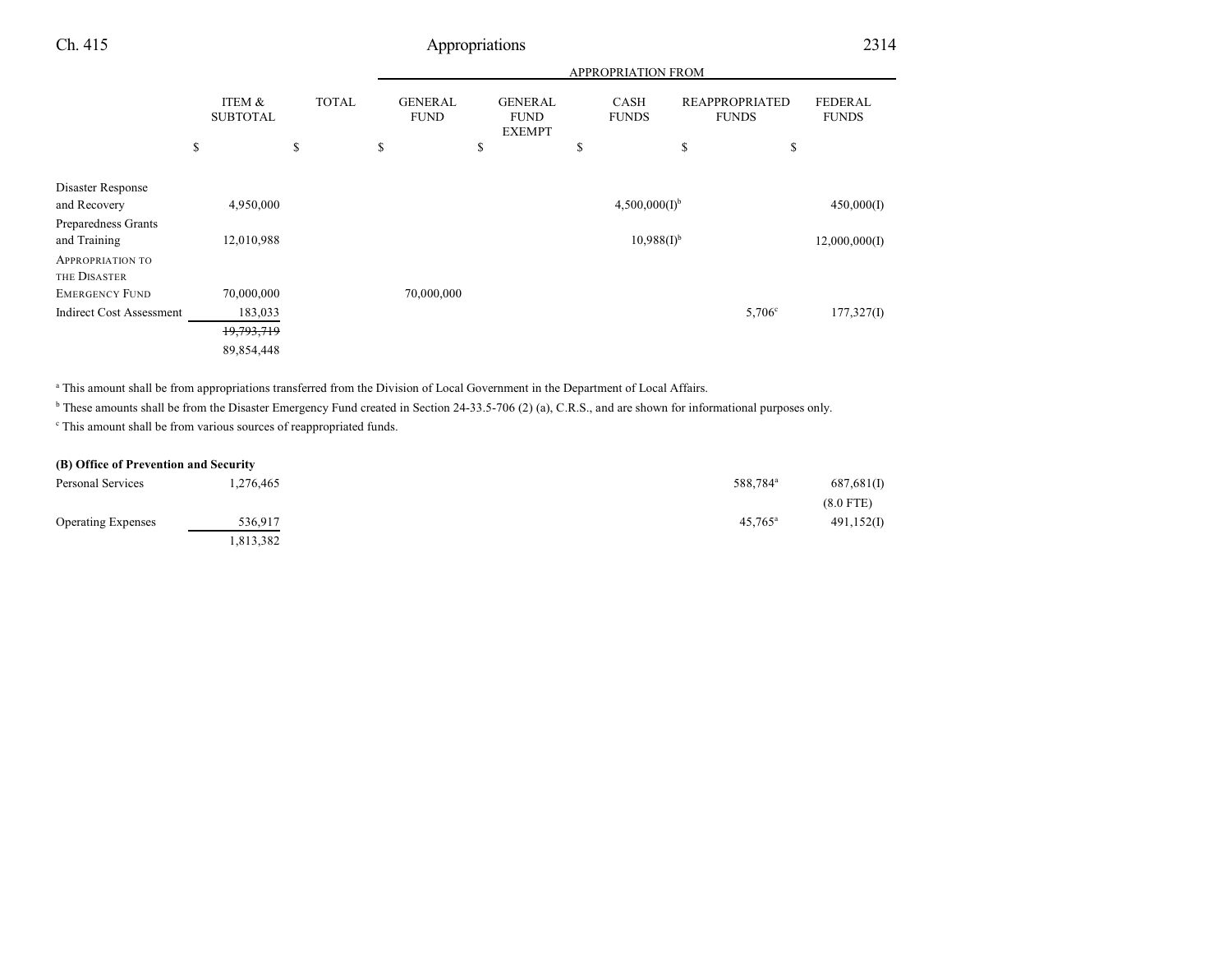<sup>a</sup> These amounts shall be from appropriations transferred from the Colorado State Patrol.

### **(C) Office of Preparedness**

| Program Administration  | 803,001    |               | 203,001       |                  |              | 600,000(1)                |
|-------------------------|------------|---------------|---------------|------------------|--------------|---------------------------|
|                         |            |               | $(2.8$ FTE)   |                  |              | $(6.0$ FTE)               |
| Grants and Training     | 9,601,205  |               |               |                  |              | 9,601,205(I)              |
|                         | 10,404,206 |               |               |                  |              |                           |
|                         |            | 32,011,307    |               |                  |              |                           |
|                         |            |               |               |                  |              |                           |
|                         |            | 102,072,036   |               |                  |              |                           |
| <b>TOTALS PART XVII</b> |            |               |               |                  |              |                           |
| (PUBLIC SAFETY)         |            | \$332,885,649 | \$90,128,524  | \$161,806,324"   | \$25,776,057 | \$55,174,744 <sup>b</sup> |
|                         |            | \$406,222,515 | \$161,382,246 | $$163,632,229^a$ | \$25,975,529 | $$55,232,511^b$           |

 $a$  Of this amount,  $f_1$ ,  $g_2$ ,  $g_3$ ,  $g_4$ ,  $g_5$ ,  $g_6$ ,  $g_7$  is from the Highway Users Tax Fund pursuant to Section 43-4-201 (3) (a) (I) (C), C.R.S., and  $f_2$ ,  $g_3$ ,  $g_4$ ,  $g_5$ ,  $g_6$ ,  $g_7$ ,  $g_7$ ,  $g_8$ contains an (I) notation.

<sup>b</sup> This amount contains an (I) notation.

**FOOTNOTES** -- The following statements are referenced to the numbered footnotes throughout section 2.

60 Department of Public Safety, Division of Criminal Justice, Community Corrections, Community Corrections Placements – This appropriation assumes the daily rates and average daily caseloads listed in the following table. The base rate for standard nonresidential services is a weighted average of the rates for four different levels of service. The appropriation also assumes that community corrections providers will collect client fees of up to \$17 per day for residential placements and up to \$3 per day for nonresidential placements. Pursuant to its authority to administer and execute contracts under Section 17-27-108, C.R.S., the Division of Criminal Justice is requested to ensure that every reasonable effort is made to achieve such collections.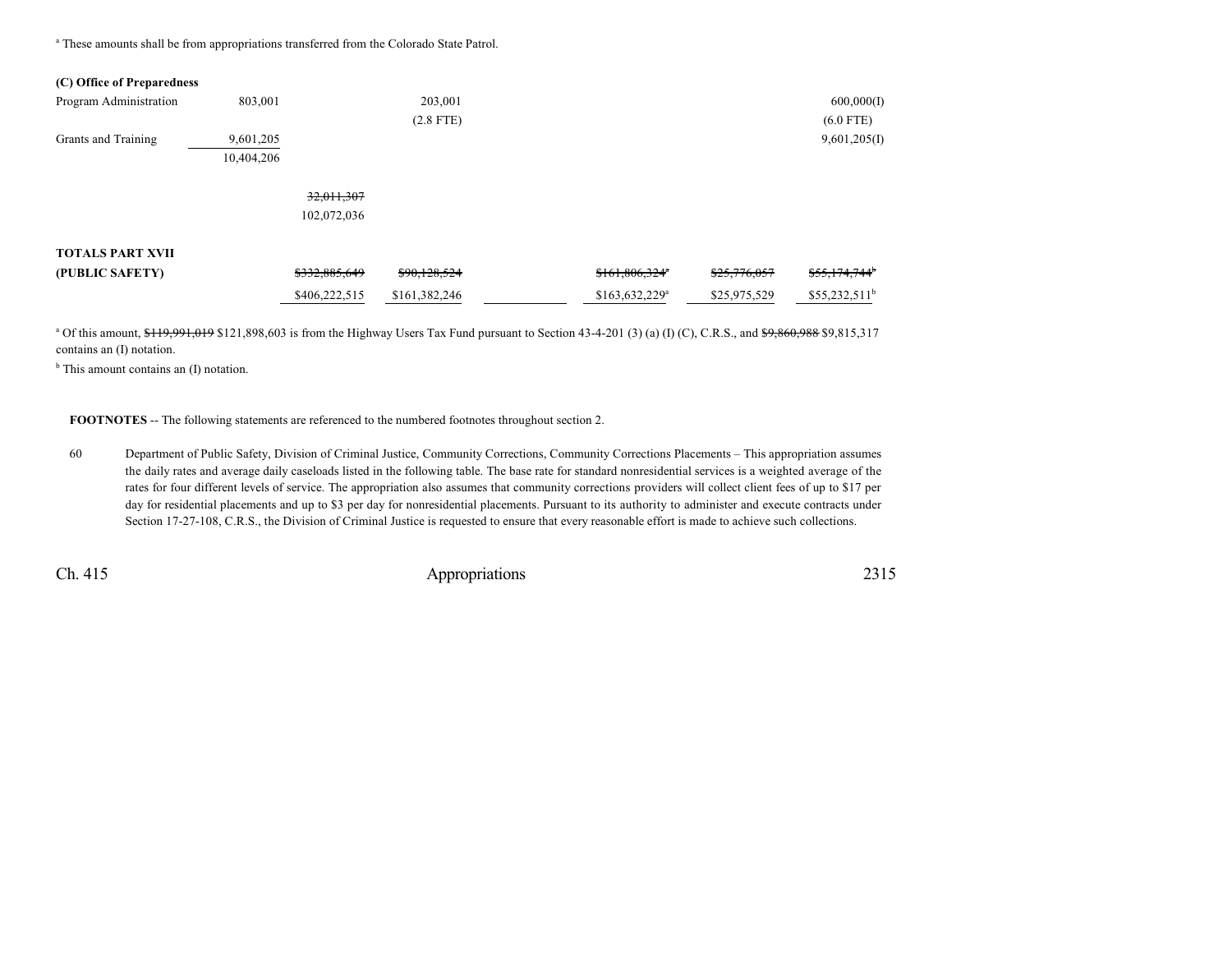| <b>Placement Type</b>                   | Rates       |                     |         |                  | Appropriation     |        |              |
|-----------------------------------------|-------------|---------------------|---------|------------------|-------------------|--------|--------------|
|                                         | <b>Base</b> | <b>Differential</b> | Total   | <b>Diversion</b> | <b>Transition</b> | Parole |              |
| Standard Residential                    | \$38.68     | \$0.00              | \$38.68 | 1,300.0          | 1,326.5           | 80.0   | \$38,210,908 |
| Intensive Residential Treatment         | 38.68       | 45.93               | 84.61   | 37.0             | 49.0              | 45.0   | 4,045,627    |
| <b>Inpatient Therapeutic Community</b>  | 38.68       | 22.82               | 61.50   | 149.0            | 59.0              | 15.0   | 5,005,793    |
| Residential Dual Diagnosis Treatment    | 38.68       | 33.85               | 72.53   | 70.0             | 49.0              | 15.0   | 3,547,442    |
| John Eachon Re-entry Program            | 38.68       | 54.12               | 92.80   | 11.0             | 15.0              | 0.0    | 880,672      |
| Sex Offender Residential                | 38.68       | 33.85               | 72.53   | 8.0              | 8.0               | 26.0   | 1,111,885    |
| Standard Non-residential                | 5.25        | 0.00                | 5.25    | 780.0            | 0.0               | 0.0    | 1,494,675    |
| <b>Outpatient Day Treatment</b>         | 34.10       | 0.00                | 34.10   | 8.0              | 0.0               | 0.0    | 99,572       |
| <b>Outpatient Therapeutic Community</b> | 13.65       | 0.00                | 13.65   | 77.0             | 22.0              | 0.0    | 493,243      |
| Total                                   |             |                     |         | 2,440.0          | 1,528.5           | 181.0  | \$54,889,817 |

61 Department of Public Safety, Division of Criminal Justice, Community Corrections, Subsistence Grace Period Pilot Project – This appropriation is for an experimental 28-day subsistence grace period pilot project and for an evaluation of the project. Of this appropriation, \$20,000 for evaluation may roll forward to FY 2014-15. The unspent balance of the amount rolled forward to FY 2014-15 may further roll forward to FY 2015-16.